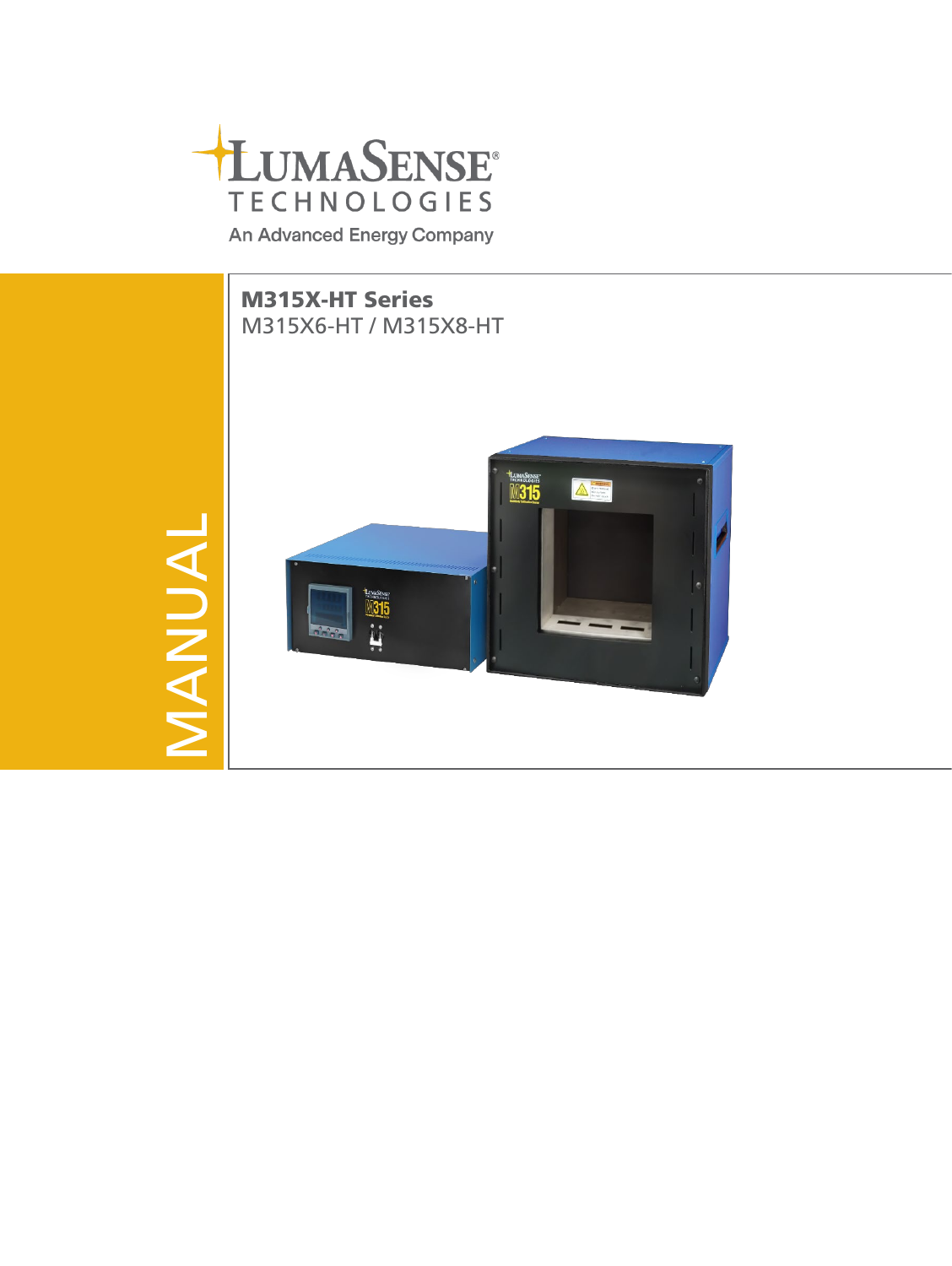#### Confidential Information

The material contained herein consists of information that is the property of LumaSense Technologies, an Advanced Energy Company, and intended solely for use by the purchaser of the equipment described in this manual.

All specifications are subject to change without notice. Changes are made periodically to the information in this publication, and these changes will be incorporated in new editions.

LumaSense Technologies prohibits the duplication of any portion of this manual or the use thereof for any purpose other than the operation or maintenance of the equipment described in this manual, without the express written permission of LumaSense Technologies or Advanced Energy Industries, Inc.

Any unauthorized use of this manual or its contents is strictly prohibited.

#### Copyright

© 2018 LumaSense Technologies, Inc. All Rights Reserved. LumaSense Technologies, Inc., a subsidiary of Advanced Energy Industries, Inc.

#### **Trademarks**

Mikron is a trademark of LumaSense Technologies. All other trademarks are trademarks, registered trademarks, and/or service marks of their respective holders.

#### Service Centers

LumaSense Technologies, Inc. North America Sales & Service

Santa Clara, CA, USA Ph: +1 800 631 0176 Ph: +1 408 727 1600 Fax: +1 408 727 1677

LumaSense Technologies GmbH Other Than North America Sales & Support Frankfurt, Germany Ph: +49 (0) 69 97373 0 Fax: +49 (0) 69 97373 167

#### Global and Regional Centers

#### Our Headquarters

LumaSense Technologies, Inc. Santa Clara, CA, USA Ph: +1 800 631 0176 Fax: +1 408 727 1677

#### France

LumaSense Technologies Sarl Erstein, France Ph: +33 3 8898 9801 Fax: +33 3 8898 9732

LumaSense Technologies, Inc. Santa Clara, CA, USA Ph: +1 800 631 0176 Fax: +1 408 727 1677

#### India

LumaSense Technologies, India Mumbai, India Ph: + 91 22 67419203 Fax: + 91 22 67419201

# E-mail info@LumaSenseinc.com support@LumaSenseinc.com

eusupport@LumaSenseinc.com

Website http://www.LumaSenseinc.com

Part No 510-0009-01 - EN Revision B December 2018

#### Americas, Australia, & Other Asia Europe, Middle East, Africa

LumaSense Technologies GmbH Frankfurt, Germany Ph: +49 (0) 69 97373 0 Fax: +49 (0) 69 97373 167

#### China

LumaSense Technologies, China Shanghai, China Ph: +86 133 1182 7766 Ph: +86 21 5899 7915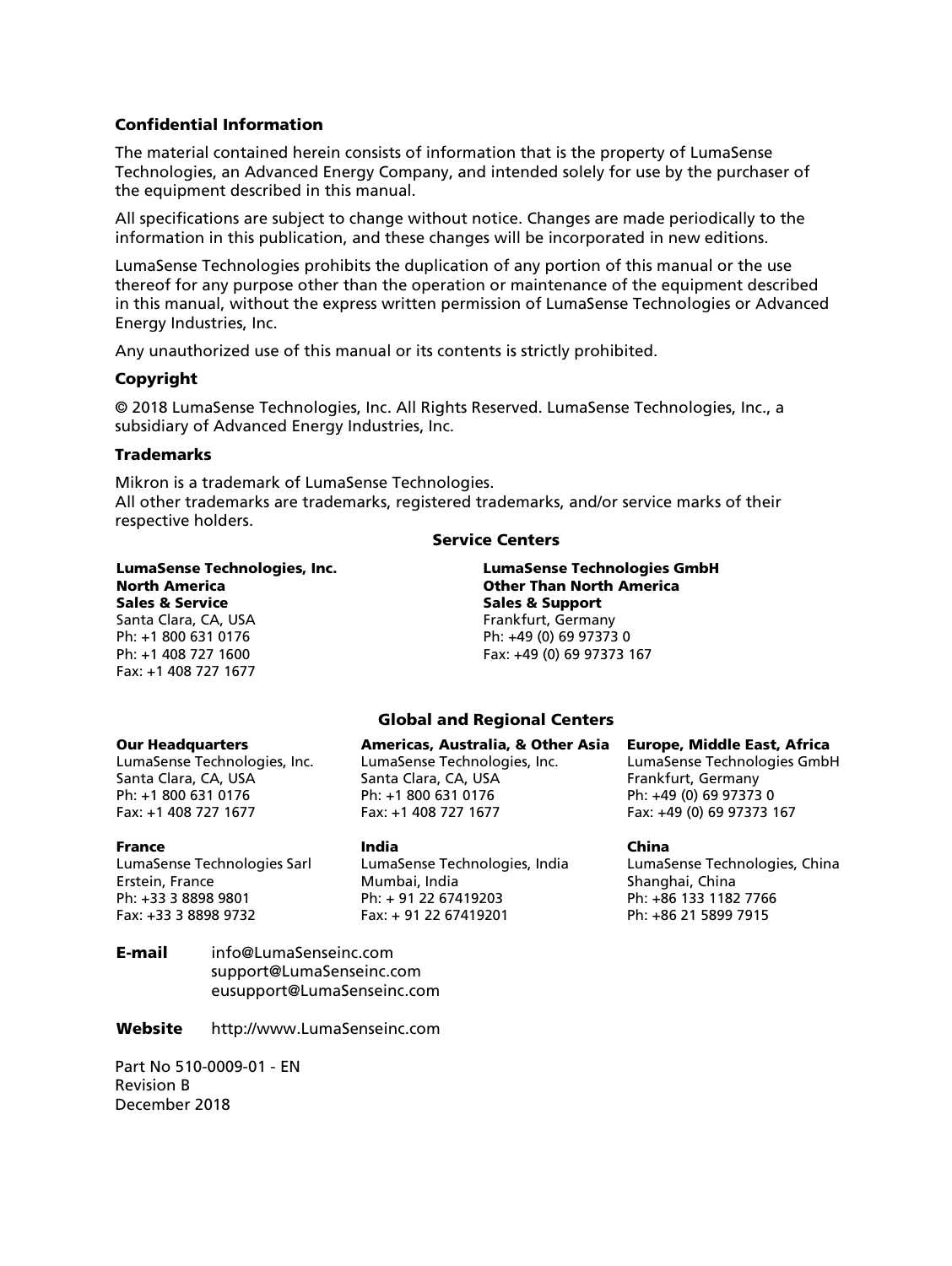# **Contents**

| $\blacksquare$          |       |       |  |
|-------------------------|-------|-------|--|
|                         | 1.1   |       |  |
|                         |       | 1.1.1 |  |
|                         | $1.2$ |       |  |
|                         |       | 1.2.1 |  |
|                         | 1.3   |       |  |
|                         | 1.4   |       |  |
|                         | 1.5   |       |  |
|                         | 1.6   |       |  |
|                         | 1.7   |       |  |
|                         | 1.8   |       |  |
| $\overline{2}$          |       |       |  |
|                         |       |       |  |
|                         | 2.2   |       |  |
|                         |       | 221   |  |
|                         |       | 2.2.2 |  |
|                         | 2.3   |       |  |
|                         |       | 2.3.1 |  |
|                         |       | 2.3.2 |  |
|                         |       | 2.3.3 |  |
| $\overline{\mathbf{3}}$ |       |       |  |
|                         | 3.1   |       |  |
|                         | 3.2   |       |  |
|                         | 3.3   |       |  |
| $\overline{\mathbf{4}}$ |       |       |  |
|                         |       |       |  |
|                         |       | 4.1.1 |  |
|                         | 4.2   |       |  |
|                         |       | 4.2.1 |  |
|                         |       | 4.2.2 |  |
|                         | 4.3   |       |  |
|                         |       | 4.3.1 |  |
|                         |       |       |  |
|                         | 4.4   |       |  |
|                         |       | 4.4.1 |  |
|                         |       | 4.4.2 |  |
|                         |       | 4.4.3 |  |
|                         | 4.5   |       |  |
|                         |       |       |  |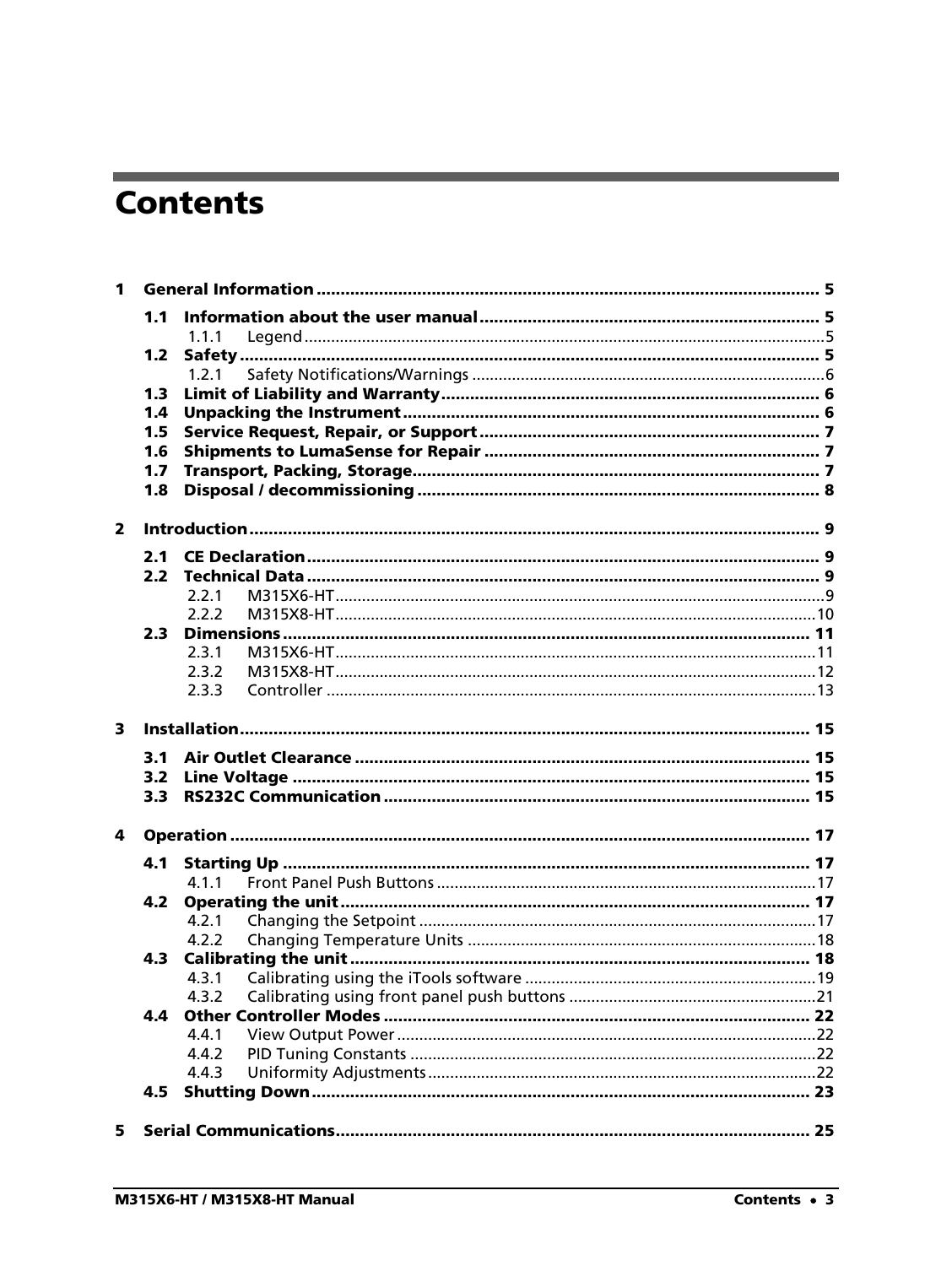| 6 |  |  |
|---|--|--|
|   |  |  |
|   |  |  |
|   |  |  |
|   |  |  |
|   |  |  |
|   |  |  |
|   |  |  |
|   |  |  |
|   |  |  |
|   |  |  |
|   |  |  |
|   |  |  |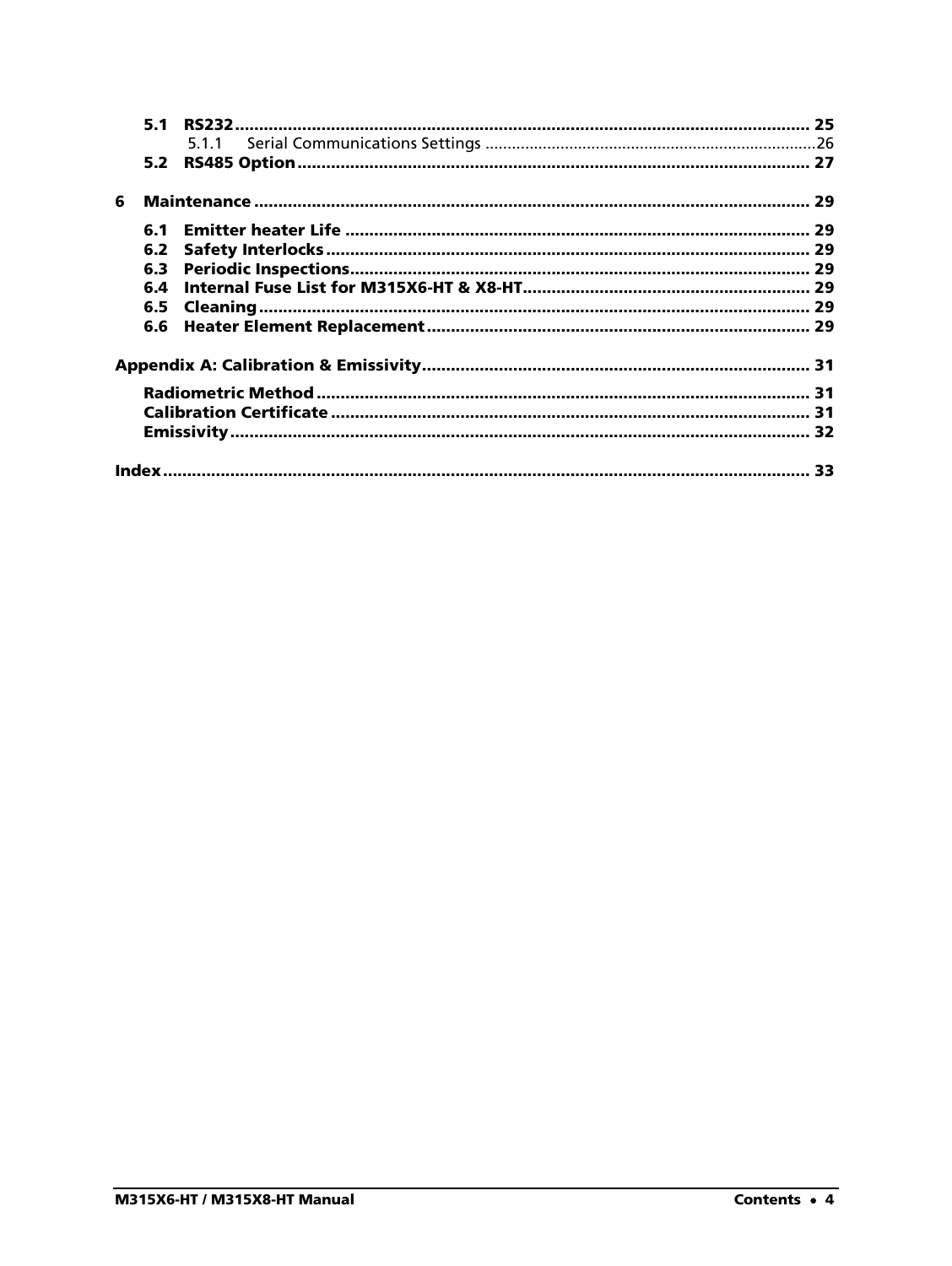# <span id="page-4-0"></span>1 General Information

# <span id="page-4-1"></span>1.1 Information about the user manual

Congratulations on choosing the high quality and highly efficient Mikron blackbody.

This manual provides important information about the instrument and can be used as a work of reference for installing, operating, and maintaining your blackbody. It is important that you carefully read the information contained in this manual and follow all safety procedures before you install or operate the instrument.

To avoid handling errors, keep this manual in a location where it will be readily accessible.

#### <span id="page-4-2"></span>1.1.1 Legend

| <b>Note:</b> The note symbol indicates tips and useful information in this manual. All<br>notes should be read to effectively operate the unit.                                                                                                                                  |
|----------------------------------------------------------------------------------------------------------------------------------------------------------------------------------------------------------------------------------------------------------------------------------|
| <b>Warning/Caution/Danger:</b> Denotes information critical to avoiding damage to<br>the equipment or avoiding personal injury. When this symbol is found on the<br>instrument it indicates a potential hazard. Consult the documentation<br>before proceeding with any actions. |
| Warning Electrical Shock Hazard: This equipment is to be serviced by trained<br>personnel only.                                                                                                                                                                                  |
| Protective Earth: Provided for identification of the protective earth (green or<br>green/yellow) supply system conductor.                                                                                                                                                        |
| <b>Hot Surface:</b> Indicates this (these) surface(s) may be hot enough to burn.                                                                                                                                                                                                 |

# <span id="page-4-3"></span>1.2 Safety

This manual provides important information on safely installing and operating the M315X6-HT or M315X8-HT blackbody. Several sections of this manual provide safety warnings to avert danger. These safety warnings are specified with a warning symbol. You must read and understand the contents of this manual before operating the instrument even if you have used similar instruments or have already been trained by the manufacturer.

It is also important to continually pay attention to all labels and markings on the instrument and to keep the labels and markings in a permanent readable condition.



Warning: The blackbody is only to be used as described in this manual. It is recommended that you only use accessories provided by the manufacturer.



**Danger:** When the blackbody is at temperatures 300 °C and above, the radiant energy is enough to melt thermoplastic, burn combustible items and flesh just a few inches away! This is especially true from 500 to 600 °C! Be aware of items mounted in front of the emitter plate when operating at 200 °C and above.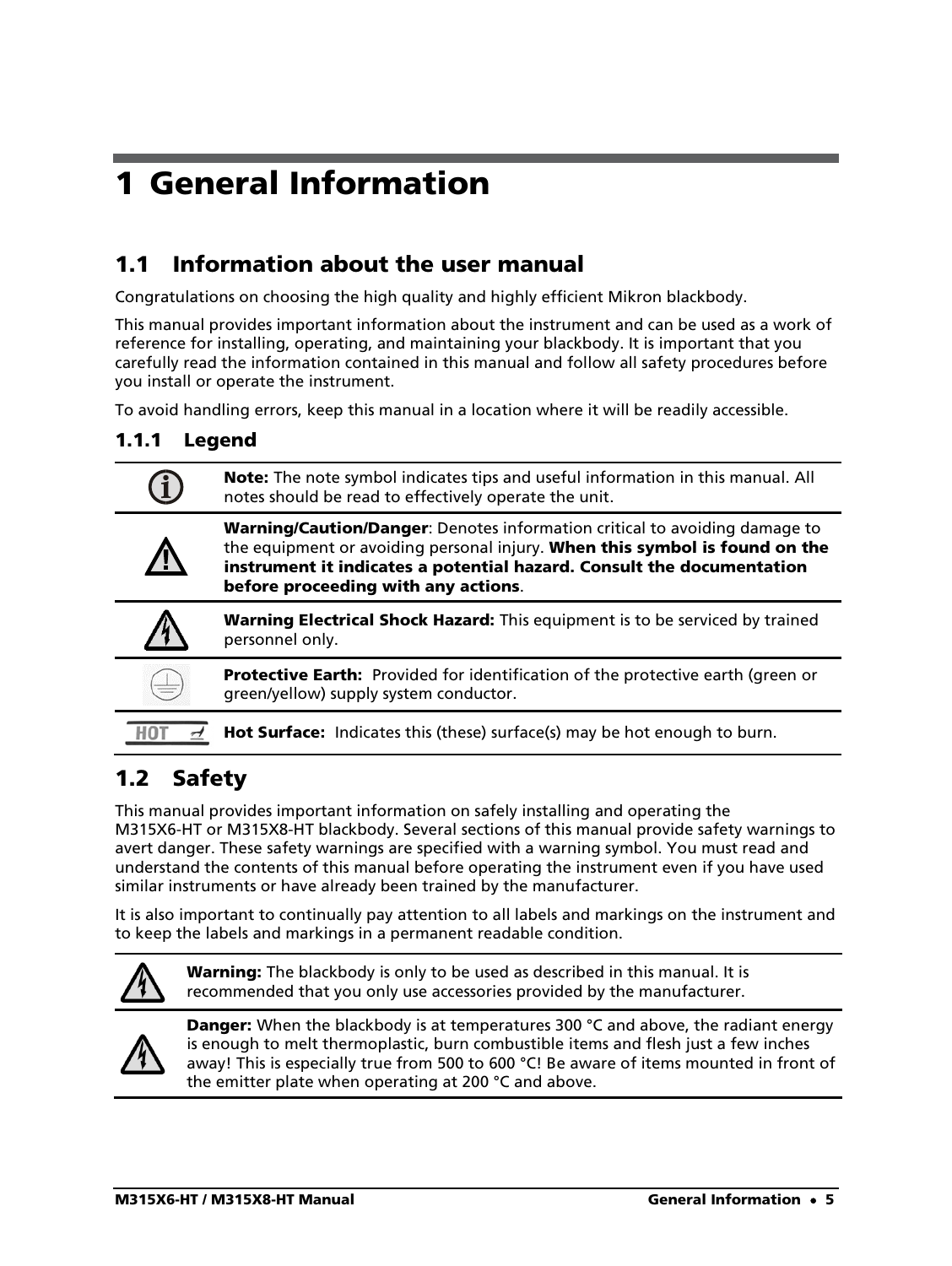### <span id="page-5-0"></span>1.2.1 Safety Notifications/Warnings

- In addition to presenting a potential fire hazard, high voltage and high temperature can damage equipment and cause severe injury or death. When using this instrument, follow all instructions carefully.
- Do not use the M315X-HT for any purpose other than the function for which it was designed: a high temperature blackbody radiance temperature source.
- Only replace the power cable with an equal, approved cable.
- Only remove cabinet covers during operation for troubleshooting.



Warning: High voltages and currents are present inside the enclosure.

• Do not attempt to operate with any of the safety features bypassed or disconnected.

Do not place this unit where it will be subject to excessive shock, vibration, dirt, moisture, oil, or other liquids.

# <span id="page-5-1"></span>1.3 Limit of Liability and Warranty

All general information and notes for handling, maintaining, and cleaning this instrument are offered according to the best of our knowledge and experience.

All Mikron blackbodies from LumaSense Technologies have a regionally effective warranty period. Please check our website at [http://info.LumaSenseinc.com/warranty](http://info.lumasenseinc.com/warranty) for up-to-date warranty information. This warranty covers manufacturing defects and faults which arise during operation, only if they are the result of defects caused by LumaSense Technologies.

The warranty is VOID if the instrument is disassembled, tampered with, altered, or otherwise damaged without prior written consent from LumaSense Technologies; or if considered by LumaSense Technologies to be abused or used in abnormal conditions.

# <span id="page-5-2"></span>1.4 Unpacking the Instrument

When unpacking and inspecting your system components, you need to do the following:

1. Check all materials in the container against the enclosed packing list.



Note: LumaSense Technologies cannot be responsible for shortages against the packing list unless a claim is immediately filed with the carrier. Final claim and negotiations with the carrier must be completed by the customer.

- 2. Carefully unpack and inspect all components for visible damage.
- 3. Save all packing materials, including the carrier's identification codes, until you have inspected all components and find that there is no obvious or hidden damage.



Note: Before shipment, each instrument is assembled, calibrated, and tested at the LumaSense Factory. If you note any damage or suspect damage, immediately contact the carrier and LumaSense Technologies, Inc.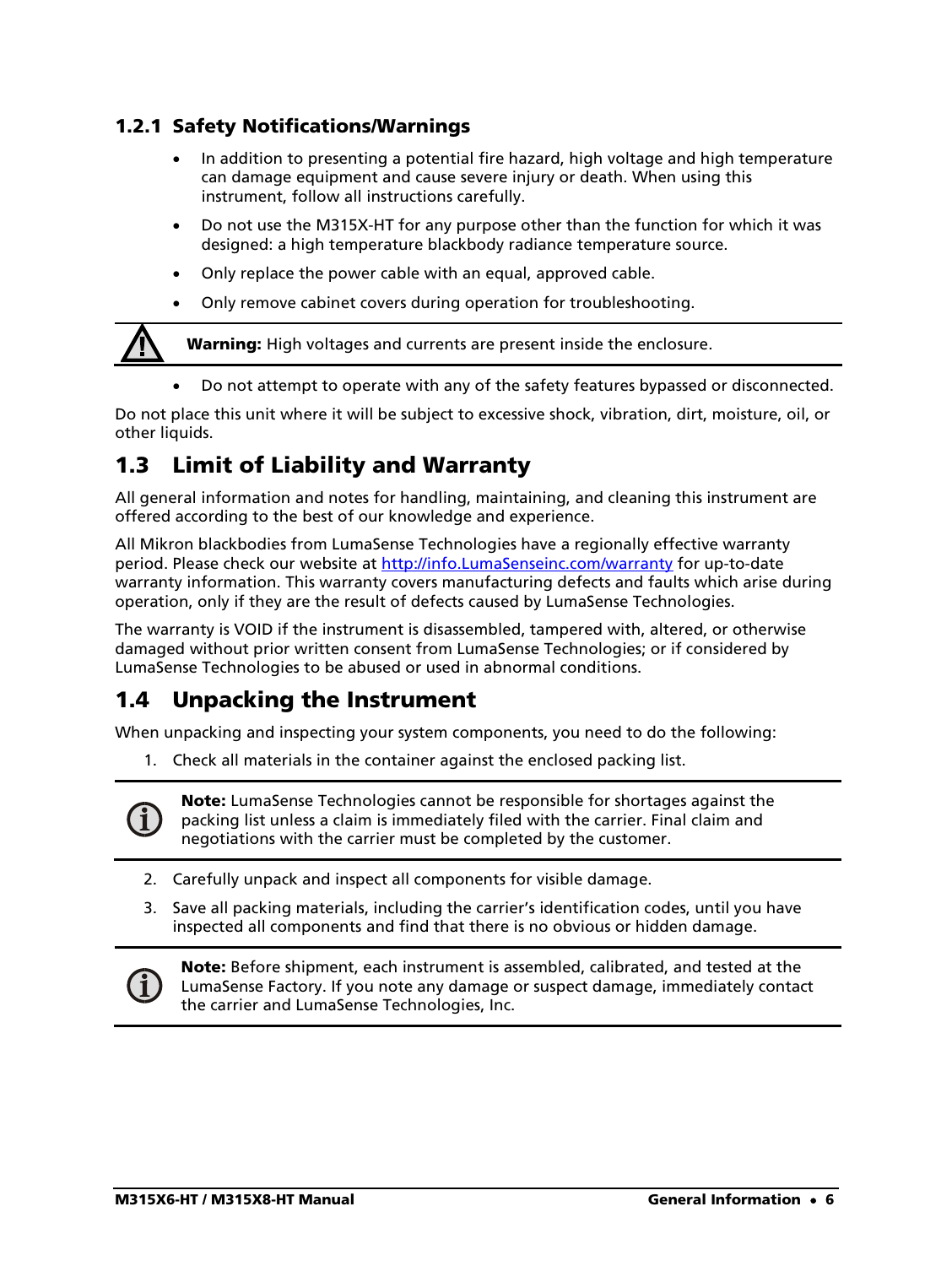# <span id="page-6-0"></span>1.5 Service Request, Repair, or Support

Contact LumaSense Technologies Technical Support in case of a malfunction or service request. Provide clearly stated details of the problem as well as the instrument model number and serial number. Upon receipt of this information, Technical Support will attempt to locate the fault and, if possible, solve the problem over the telephone.

If Technical Support concludes that the instrument must be returned to LumaSense Technologies for repair, they will issue a Return Material Authorization (RMA) number.

Return the instrument upon receipt of the RMA number, transportation prepaid. Clearly indicate the assigned RMA number on the shipping package exterior. Refer to Section 1.6, Shipments to LumaSense for Repair, for shipping instructions.

Technical Support can be contacted by telephone or email:

#### Santa Clara, California

- Telephone: +1 408 727 1600 or +1 800 631 0176
- Email: support@LumaSenseinc.com

#### Frankfurt, Germany

- Telephone: +49 (0) 69 97373 0
- Email: eusupport@LumaSenseinc.com

# <span id="page-6-1"></span>1.6 Shipments to LumaSense for Repair

All RMA shipments of LumaSense Technologies instruments are to be prepaid and insured by LumaSense assigned shipper. For overseas customers, ship units air-freight, priority one.

The instrument must be shipped in the original packing container or its equivalent. LumaSense Technologies is not responsible for freight damage to instruments that are improperly packed.

Contact us to obtain an RMA number (if one has not already been assigned by Technical Support). Clearly indicate the assigned RMA number on the shipping package exterior.

Send RMA Shipments to your nearest technical service center:

| <b>Frankfurt, Germany</b>         |
|-----------------------------------|
| LumaSense Technologies GmbH       |
| Kleyerstr. 90                     |
| 60326 Frankfurt                   |
| Germany                           |
| Telephone: +49 (0)69-97373 0      |
| Email: eusupport@LumaSenseinc.com |
|                                   |

# <span id="page-6-2"></span>1.7 Transport, Packing, Storage

With faulty shipping, the instrument can be damaged or destroyed. To transport or store the instrument, please use the original box or a box padded with sufficient shock-absorbing material. For storage in humid areas or shipment overseas, the device should be placed in welded foil (ideally along with silica gel) to protect it from humidity.

The blackbody is designed for a storage temperature of -20 to 80 °C with non-condensing conditions. Storing the instrument out of these conditions can cause damage or result in malfunction of the blackbody.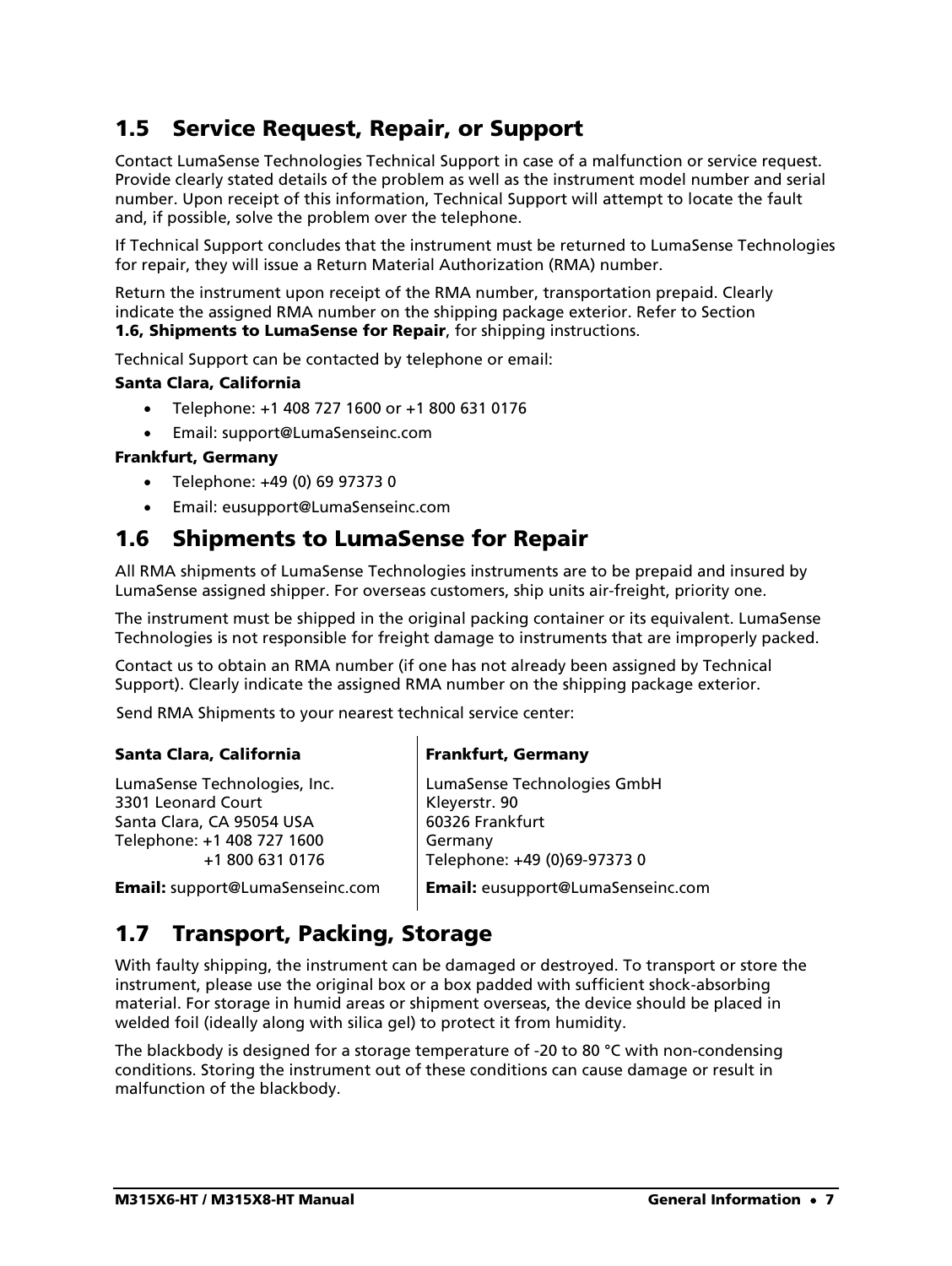# <span id="page-7-0"></span>1.8 Disposal / decommissioning



Inoperable blackbodies must be disposed of in compliance with local regulations for electro or electronic material.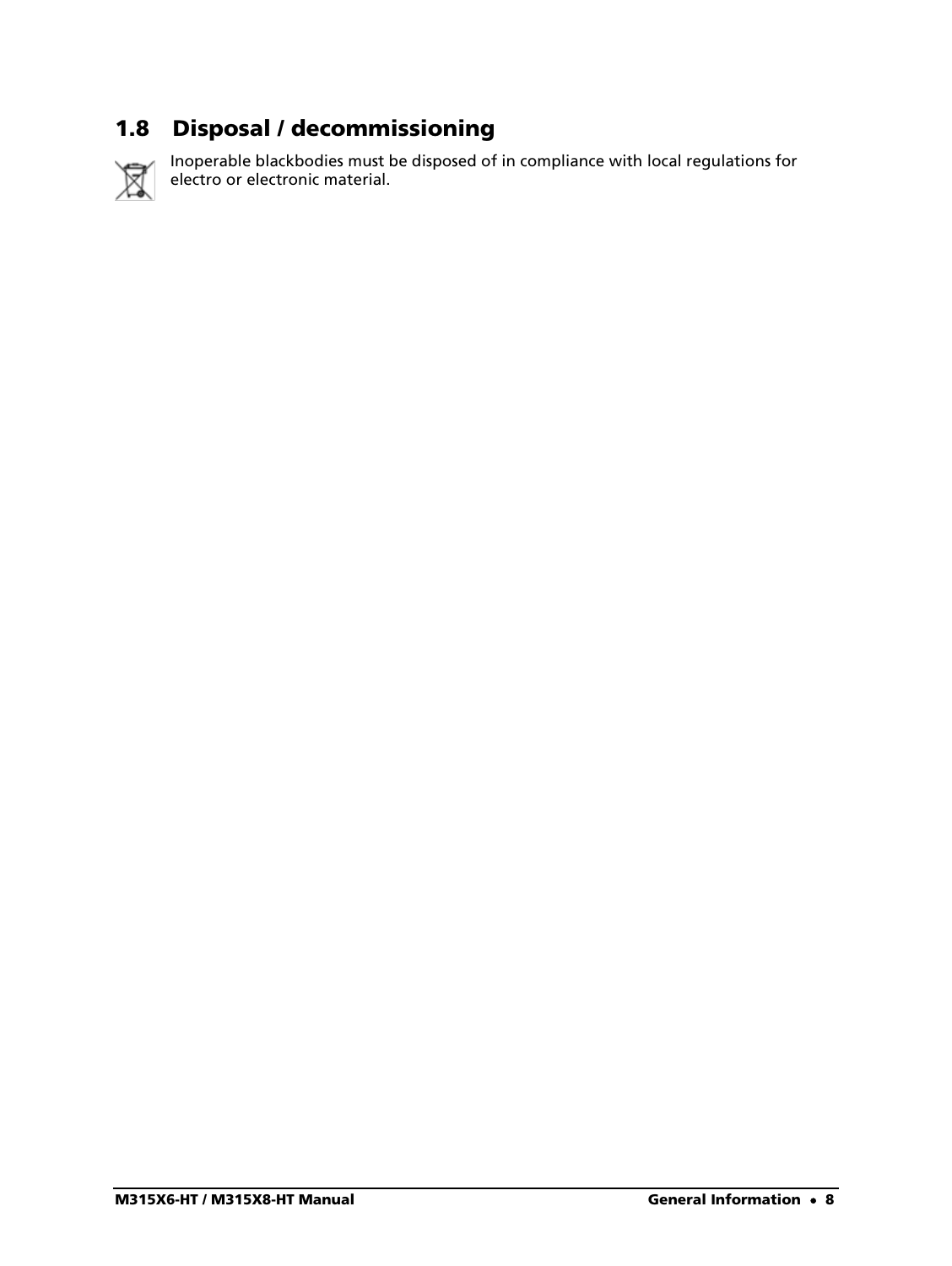# <span id="page-8-0"></span>2 Introduction

The M315X-HT blackbody calibration sources are designed to satisfy the exacting parameters of Infrared focal plane array detectors, thermal imaging, and FLIR systems testing in projection scene and field applications. These calibration sources combine high emissivity along with unchallenged stability and uniformity.

The M315X-HT blackbody sources are resistively heated by precision heating elements to provide uniform temperature distributions. The two-piece system is comprised of controller module and a separate enclosure for the emitter source with available aperture sizes from 4 x 4 inch (101 x 101 mm) up to 12 x 12 inch (305 x 305 mm), and temperature ranges from ambient  $+ 5.0^\circ$ to 600.0 °C. Emitter source temperature control is carried out by a precision digital PID controller, mounted in a 7.67" x 17" bench mount enclosure. An exceptionally stable RTD (1/3 DIN) ensures long-term temperature stability of the system.

RS232C for remote control of set points and other critical parameters of the controller is standard. Optional RS485 output is available for remote operation.

## <span id="page-8-1"></span>2.1 CE Declaration

For information on the current CE certification, visit www.lumasenseinc.com.

## <span id="page-8-2"></span>2.2 Technical Data

### <span id="page-8-3"></span>2.2.1 M315X6-HT

| Temperature Range:                           | Ambient + 5  600 °C (+ 9  1112 °F)                  |  |  |  |
|----------------------------------------------|-----------------------------------------------------|--|--|--|
| Temperature Uncertainty <sup>1</sup> :       | $\pm$ 1 °C @ T < 100 °C $\pm$ 2 °C @ T = 600 °C     |  |  |  |
| Display Accuracy vs. NIST                    | See supplied NIST calibration report                |  |  |  |
| Calibration:                                 |                                                     |  |  |  |
| Temperature Resolution:                      | 0.1 °C                                              |  |  |  |
| Stability <sup>2</sup> :                     | ± 0.2 °C in still air environment                   |  |  |  |
| Source Non-Uniformity:                       | ± 1.5 °C @ 200 °C                                   |  |  |  |
| (in 4" x 4" region)                          | $\pm$ 2 °C @ 400 °C                                 |  |  |  |
|                                              | ± 3 °C @ 500 °C                                     |  |  |  |
|                                              | ± 6 °C @ 600 °C                                     |  |  |  |
| <b>Exit Port Diameter:</b>                   | 152 mm x 152 mm (6" x 6")                           |  |  |  |
| <b>Heated Emitter Shape:</b>                 | <b>Flat Plate</b>                                   |  |  |  |
| Emissivity $\varepsilon$ :                   | $\sim$ 1.00 effective emissivity @ 8  14 µm         |  |  |  |
| <b>Standard Calibration Method:</b>          | Radiometric                                         |  |  |  |
| Temperature Sensor:                          | Precision platinum RTD                              |  |  |  |
| Warm-up Time:                                | $\sim$ 30 min ambient  500 °C                       |  |  |  |
| Slew Rate to 1 °C Stability <sup>3</sup> :   | $\sim$ 30° / min T < 300 °C                         |  |  |  |
|                                              | $\sim$ 15° / min T > 300 °C                         |  |  |  |
| Slew Rate to 0.1 °C Stability <sup>3</sup> : | Approximately 30 minutes between ∆ 100 °C setpoints |  |  |  |
| <b>Remote Set Point:</b>                     | Via RS232 (standard) or RS485 (optional)            |  |  |  |
| <b>Method of Control:</b>                    | Digital PID Controller                              |  |  |  |
| <b>Operating Ambient Temp.:</b>              | 10 °C  40 °C                                        |  |  |  |
| Cooling:                                     | Fan cooled, air inlet on rear panel                 |  |  |  |
| <b>Operating Humidity:</b>                   | < 90% non-condensing                                |  |  |  |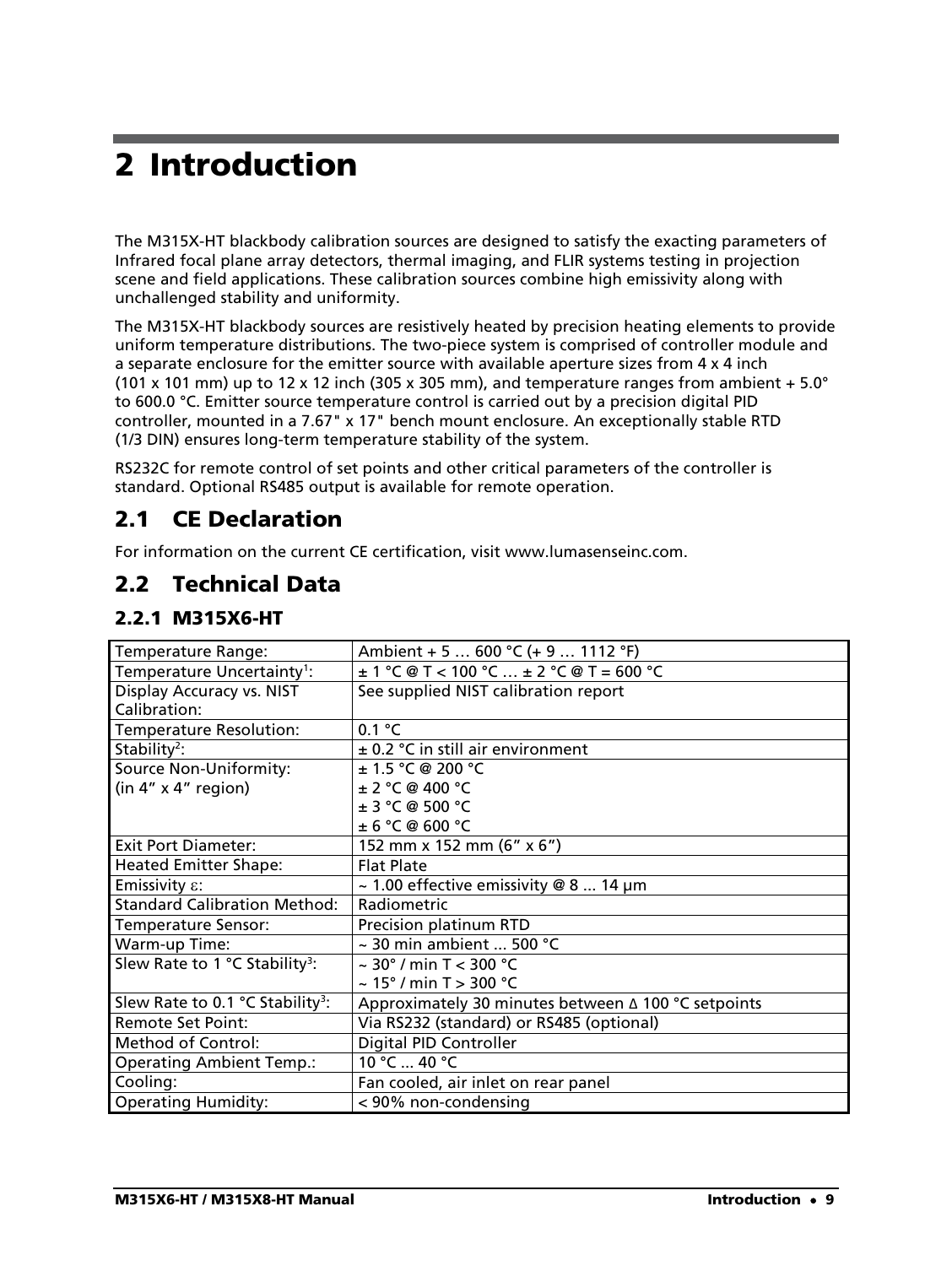| <b>Blackbody Dimensions</b>                               | 417.6 mm x 406.4 mm x 371.4 mm (16.44" x 16" x 14.62")     |
|-----------------------------------------------------------|------------------------------------------------------------|
| $(H \times W \times D)$ :<br><b>Controller Dimensions</b> | 195 mm x 432 mm x 576 mm (7.67" x 17" x 22.66")            |
| $(H \times W \times D)$ :                                 |                                                            |
| <b>Blackbody Weight:</b>                                  | $\sim$ 47 lbs (21.3 kg)                                    |
| Controller Weight:                                        | $~16$ lbs (7.3 kg)                                         |
| <b>CE Certified:</b>                                      | Yes                                                        |
| Power Requirements:                                       | M315X6-HT - PN 19100-4: 220  240 V AC @ 50 & 60 Hz 4050 VA |

### <span id="page-9-0"></span>2.2.2 M315X8-HT

| Temperature Range:                           | Ambient + 5  600 °C (+ 9  1112 °F)                      |  |  |  |
|----------------------------------------------|---------------------------------------------------------|--|--|--|
| Temperature Uncertainty <sup>1</sup> :       | $\pm$ 1 °C @ T < 100 °C $\pm$ 2 °C @ T = 600 °C         |  |  |  |
| Display Accuracy vs. NIST                    | See supplied NIST calibration report                    |  |  |  |
| Calibration:                                 |                                                         |  |  |  |
| Temperature Resolution:                      | 0.1 °C                                                  |  |  |  |
| Stability <sup>2</sup> :                     | ± 0.2 °C in still air environment                       |  |  |  |
| Source Non-Uniformity:                       | ± 1.5 °C @ 200 °C                                       |  |  |  |
| (in 6" x 6" region)                          | ± 2 °C @ 400 °C                                         |  |  |  |
|                                              | ± 3 °C @ 500 °C                                         |  |  |  |
|                                              | ± 6 °C @ 600 °C                                         |  |  |  |
| <b>Exit Port Diameter:</b>                   | 203 mm x 203 mm (8" x 8")                               |  |  |  |
| <b>Heated Emitter Shape:</b>                 | <b>Flat Plate</b>                                       |  |  |  |
| Emissivity $\varepsilon$ :                   | ~ 1.00 effective emissivity @ 8  14 $\mu$ m             |  |  |  |
| <b>Standard Calibration Method:</b>          | Radiometric                                             |  |  |  |
| Temperature Sensor:                          | Precision platinum RTD                                  |  |  |  |
| Warm-up Time:                                | ~30 min ambient $\overline{500}$ °C                     |  |  |  |
| Slew Rate to 1 °C Stability <sup>3</sup> :   | $\sim$ 20°/min T < 300 °C                               |  |  |  |
|                                              | $\sim$ 10°/min T > 300 °C                               |  |  |  |
| Slew Rate to 0.1 °C Stability <sup>3</sup> : | Approximately 30 minutes between ∆ 100 °C setpoints     |  |  |  |
| <b>Remote Set Point:</b>                     | Via RS232 (standard) or RS485 (optional)                |  |  |  |
| <b>Method of Control:</b>                    | Digital PID Controller                                  |  |  |  |
| <b>Operating Ambient Temp.:</b>              | 10 °C  40 °C                                            |  |  |  |
| Cooling:                                     | Fan cooled, air inlet on rear panel                     |  |  |  |
| <b>Operating Humidity:</b>                   | < 90% non-condensing                                    |  |  |  |
| <b>Blackbody Dimensions</b>                  | 417.6 mm x 406.4 mm x 389.2 mm (16.44" x 16" x 15.32")  |  |  |  |
| $(H \times W \times D)$ :                    |                                                         |  |  |  |
| <b>Controller Dimensions</b>                 | 195 mm x 432 mm x 576 mm (7.67" x 17" x 22.66")         |  |  |  |
| $(H \times W \times D)$ :                    |                                                         |  |  |  |
| <b>Blackbody Weight:</b>                     | $~\sim$ 84 lbs (38.1 kg)                                |  |  |  |
| Controller Weight:                           | ~ 16 lbs (7.3 kg)                                       |  |  |  |
| <b>CE Certified:</b>                         | Yes                                                     |  |  |  |
| Power Requirements:                          | M315X8-HT (EU) - PN 19200-5: 220  240 V AC @ 50 & 60 Hz |  |  |  |
|                                              | 4050 VA                                                 |  |  |  |

<sup>1</sup> Accuracy calibration performed radiometrically, the uncertainty of emissivity and transfer standard are already included.

<sup>2</sup> Provided stable AC mains voltage and minimum air flow across the exit port or emitter plate

<sup>3</sup> Typical. Can vary from unit to unit.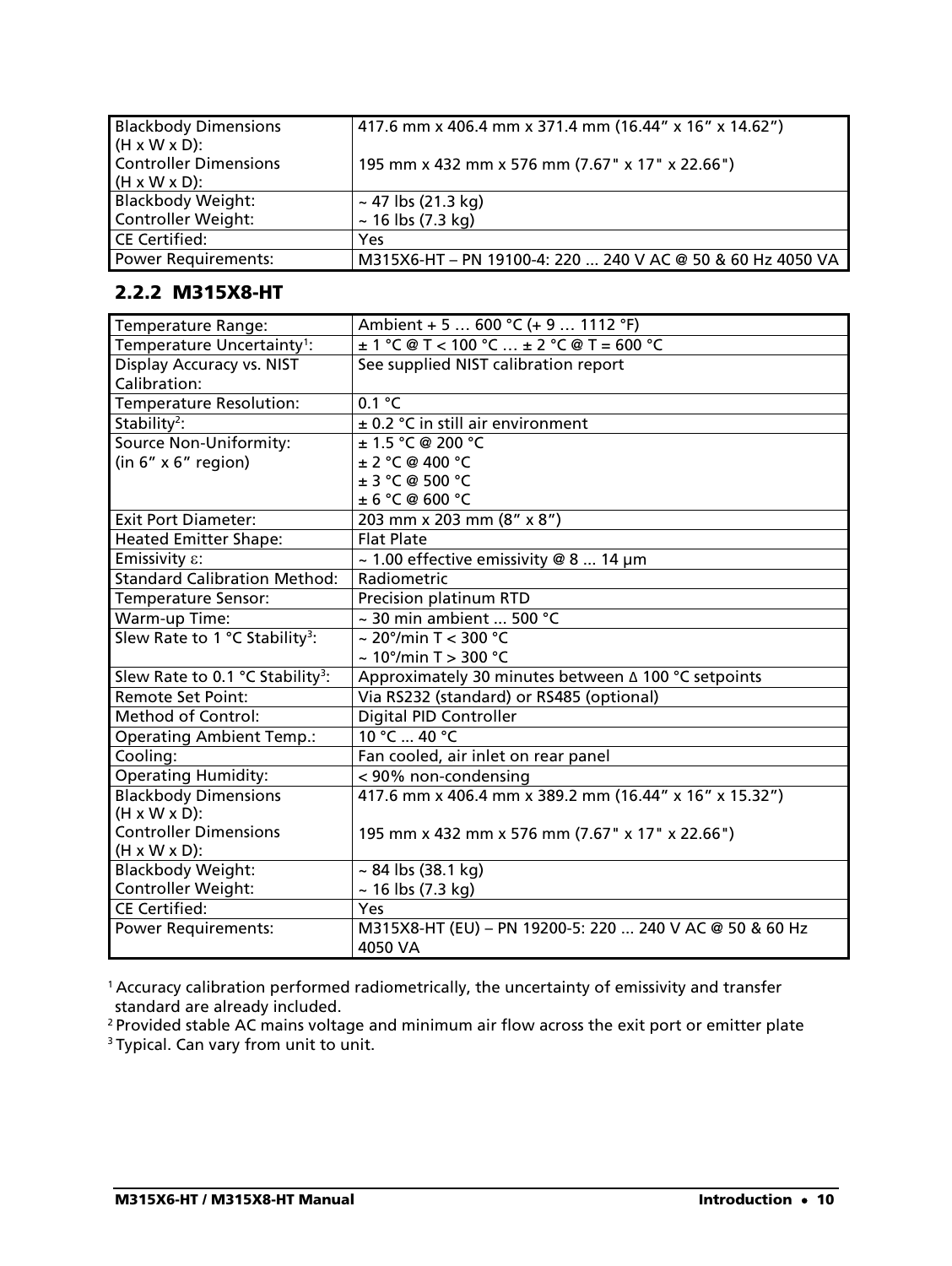# <span id="page-10-0"></span>2.3 Dimensions

## <span id="page-10-1"></span>2.3.1 M315X6-HT

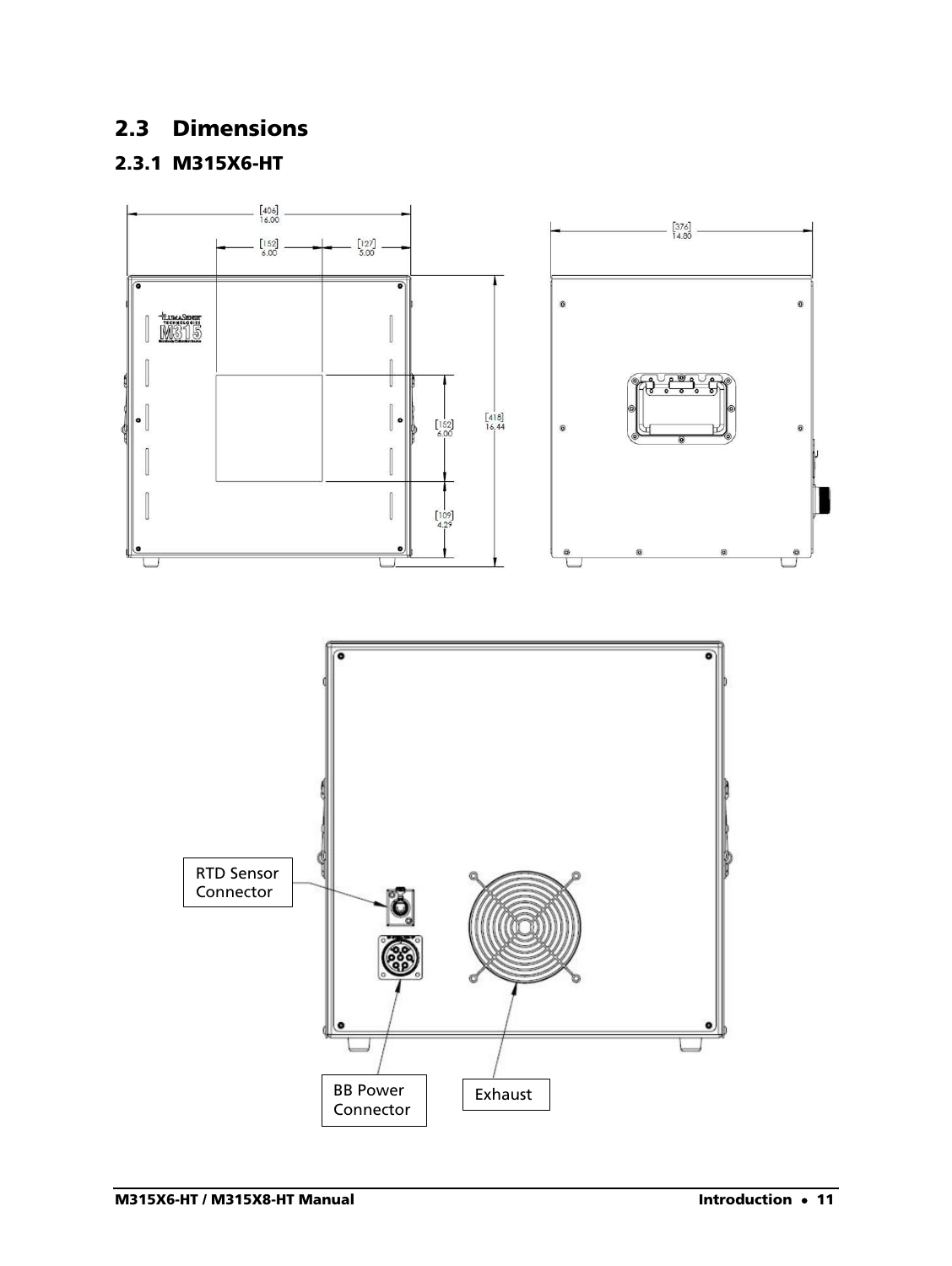## <span id="page-11-0"></span>2.3.2 M315X8-HT

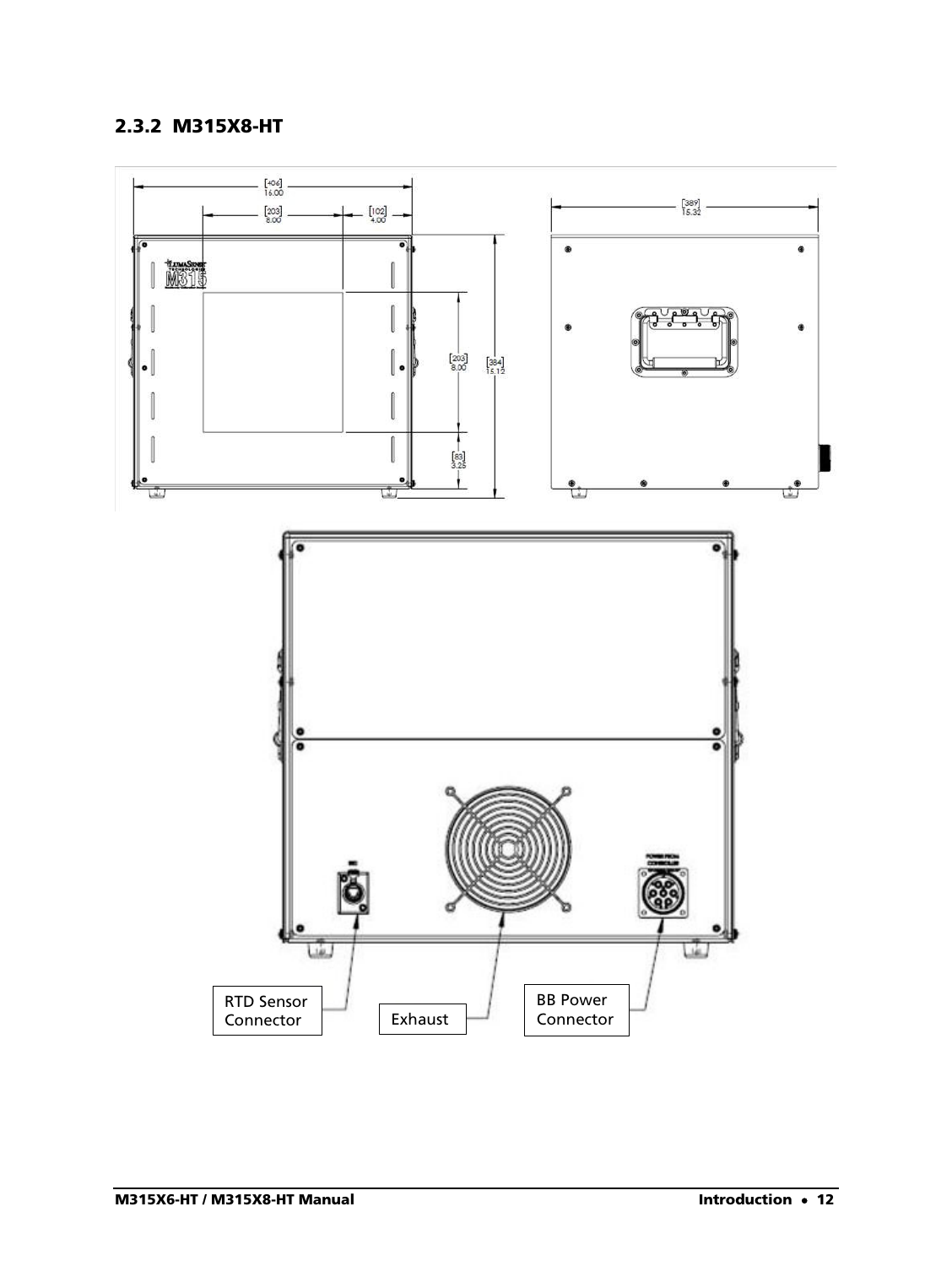## <span id="page-12-0"></span>2.3.3 Controller



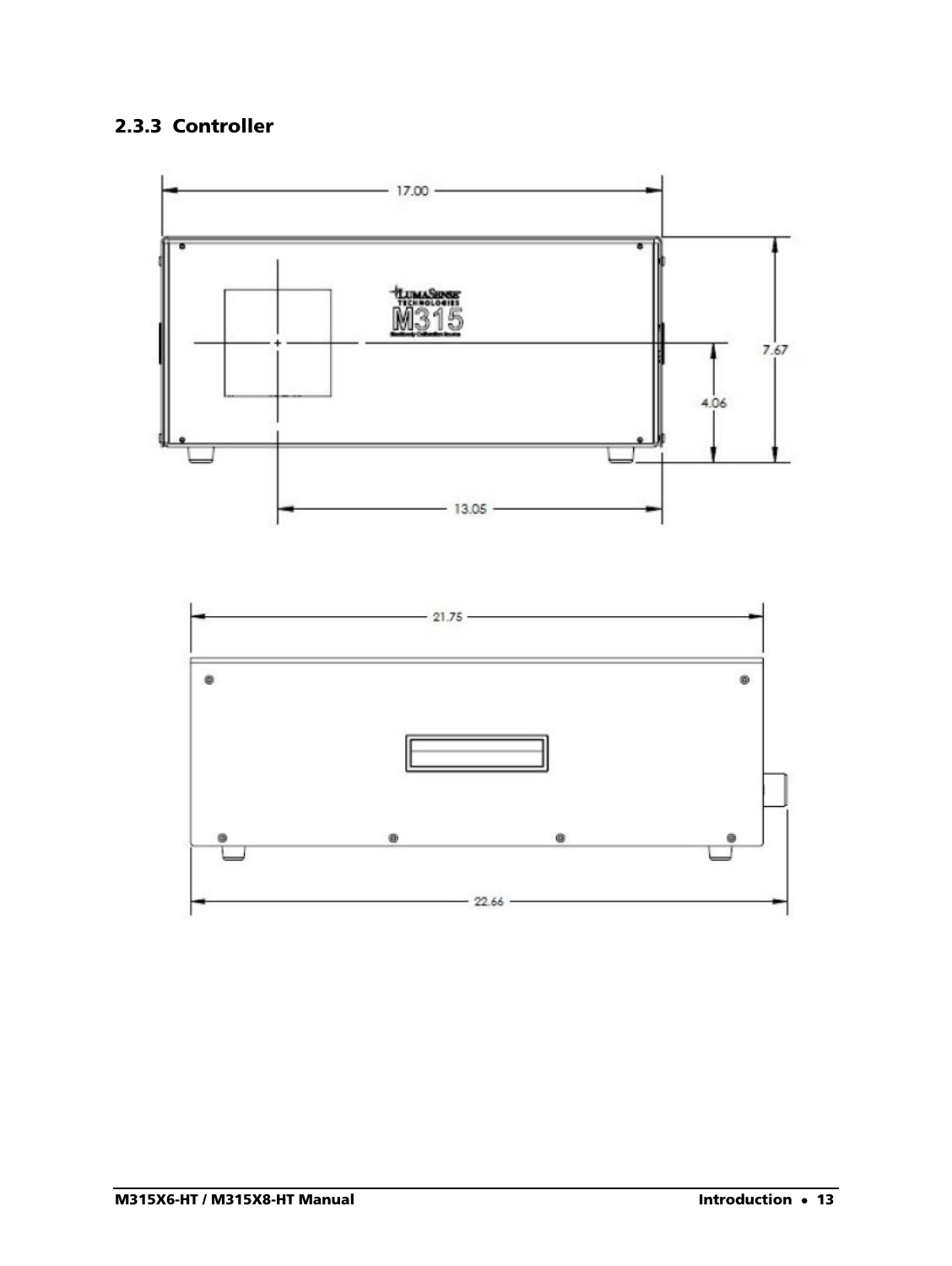To ensure consistent document formatting, this page was intentionally left blank.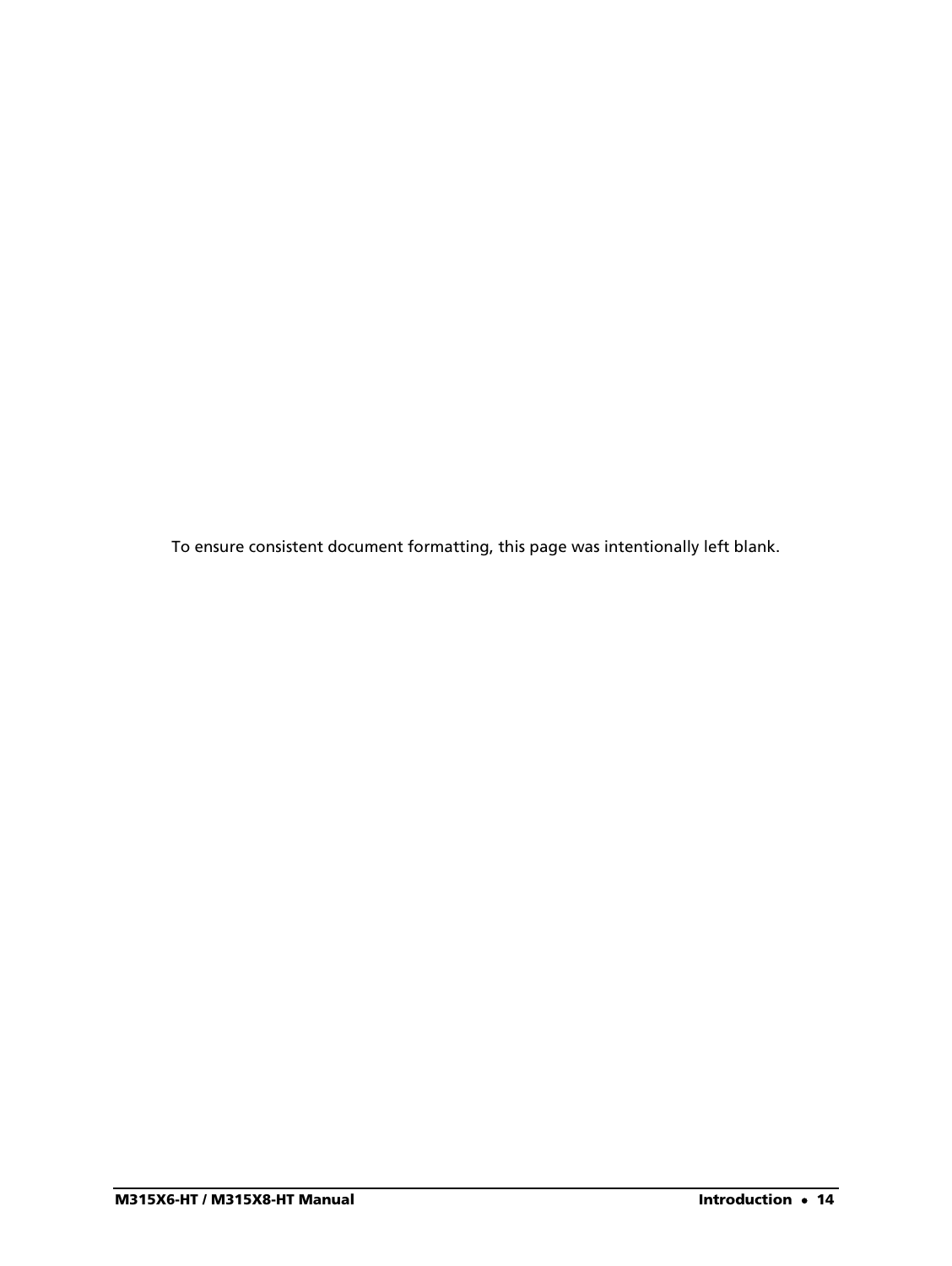# <span id="page-14-0"></span>3 Installation

Install the blackbody emitter in the desired location that preferably has no moving air near the emitter plate. Install the blackbody controller at the desired location keeping in mind the cable lengths and cooling requirements.



**Danger:** When the blackbody is at temperatures 300 °C and above, the radiant energy is enough to melt thermoplastic, burn combustible items and flesh just a few inches away! This is especially true from 500 to 600 °C! Be aware of items mounted in front of the emitter plate when operating at 200 °C and above.

# <span id="page-14-1"></span>3.1 Air Outlet Clearance

The heating system on the blackbody requires constant air flow in the enclosure for proper operation. The air outlet (fan) on the rear panel must not be obstructed. Allow at least 3 inches clearance for the outlet region. Blocking this port will degrade performance, cause failures, and void warranty.

# <span id="page-14-2"></span>3.2 Line Voltage

Read the specification label on the rear panel to ensure the AC LINE voltage you are about to use matches the voltage as shown on the specification label.

# <span id="page-14-3"></span>3.3 RS232C Communication

The M315X-HT has a serial communication port for automating the calibration process using a PC. Wiring to this port is covered in the section on Serial Communications Settings.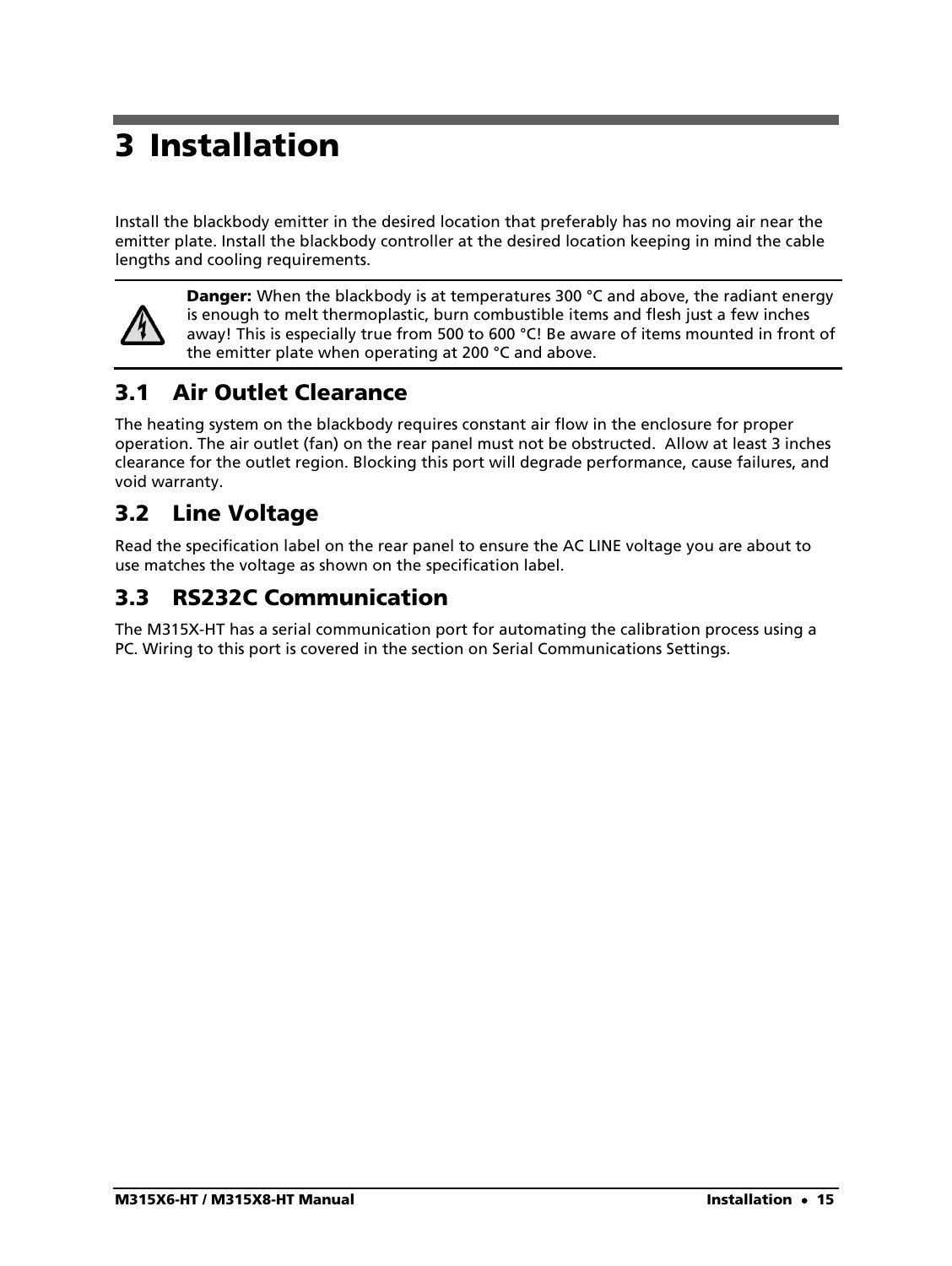To ensure consistent document formatting, this page was intentionally left blank.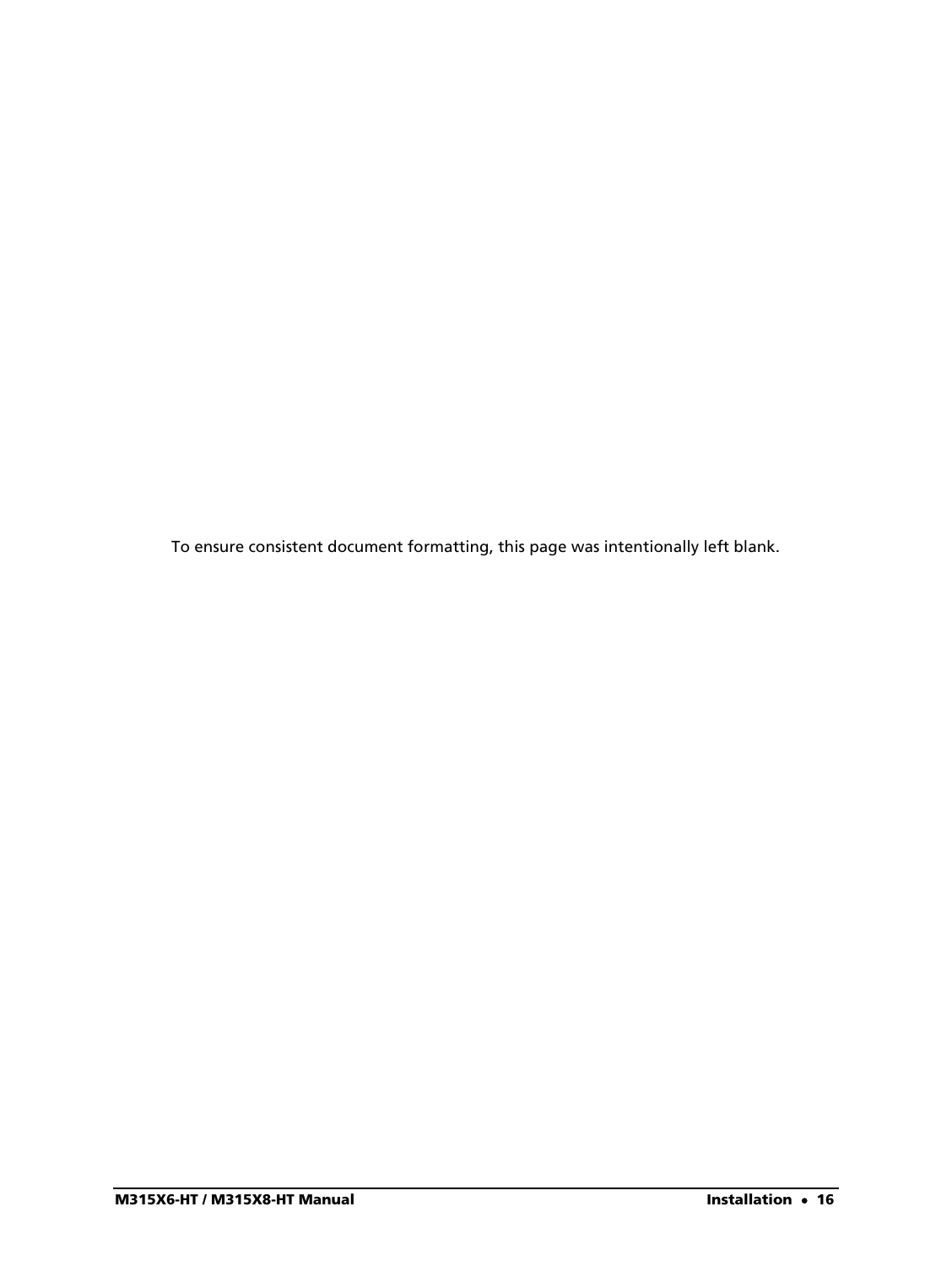# <span id="page-16-0"></span>4 Operation

# <span id="page-16-1"></span>4.1 Starting Up

Turn on the power switch/breaker and allow 20 seconds for the system to self-test.

Warning: Do not connect or disconnect while power is on. Do not attempt to operate without cables connected.

### <span id="page-16-2"></span>4.1.1 Front Panel Push Buttons

| <b>PAGE</b>   | Engages access to controller parameters. Do not alter any<br>configurations.                                                        |
|---------------|-------------------------------------------------------------------------------------------------------------------------------------|
| <b>SCROLL</b> | Engages access to menu items underneath the Page menu.<br>Allows viewing of output power, working setpoint, and<br>target setpoint. |
| <b>DWN/UP</b> | Used to raise and lower the temperature setpoint.                                                                                   |

# <span id="page-16-3"></span>4.2 Operating the unit

### <span id="page-16-4"></span>4.2.1 Changing the Setpoint



**Danger:** When the blackbody is at temperatures 300 °C and above, the radiant energy is enough to melt thermoplastic, burn combustible items and flesh just a few inches away! This is especially true from 500 to 600 °C! Be aware of items mounted in front of the emitter plate when operating at 200 °C and above.

Press either the DWN/UP button on the controller. Each press will advance the setpoint 0.1 degree. To advance faster, press and hold for 5 seconds until it advances a few degrees/second. Let go when it is near the desired setpoint. Press again to bring it to the exact value desired. Note that this setpoint will be retained when power is turned off.



*Eurotherm controller*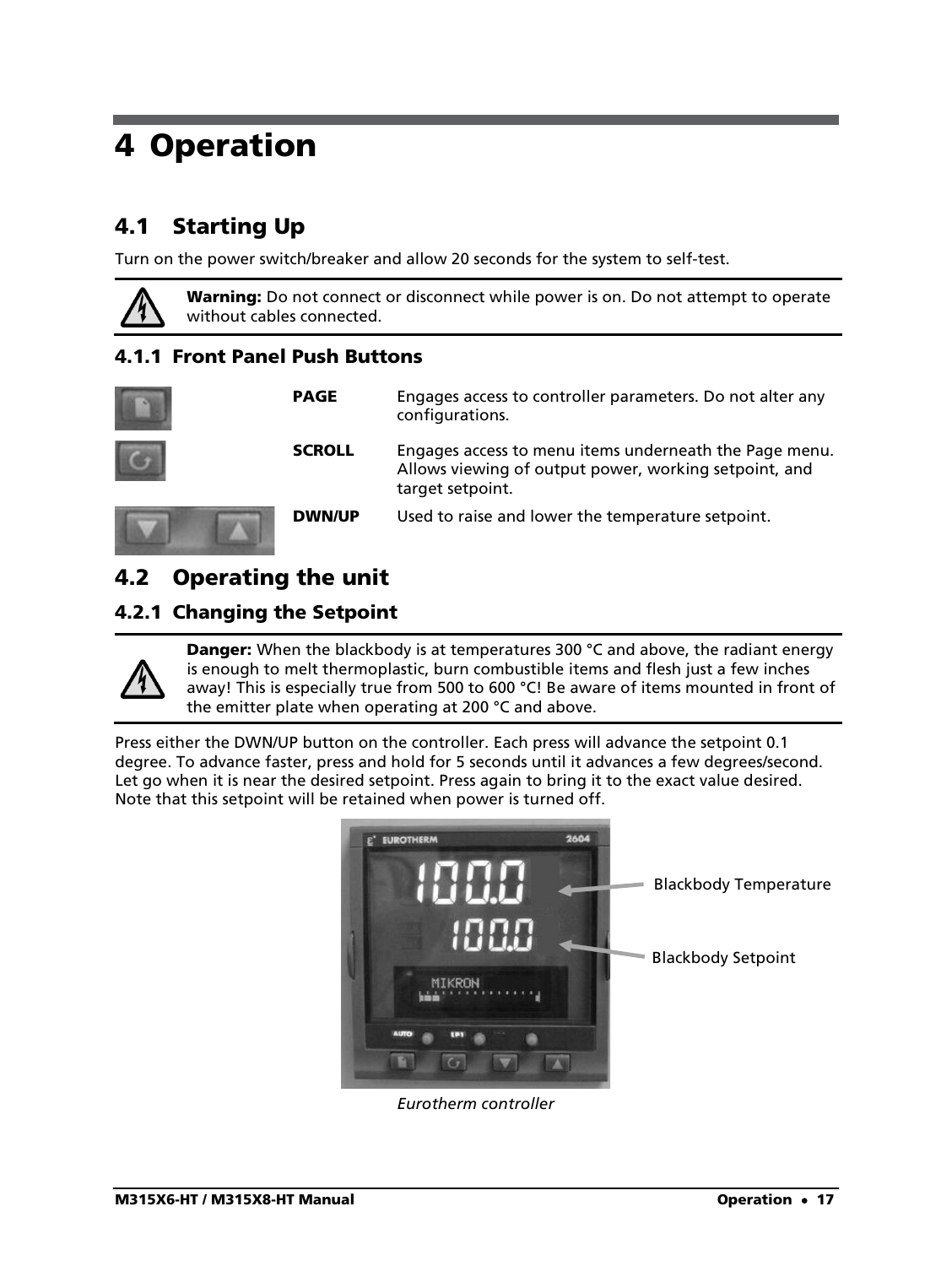### <span id="page-17-0"></span>4.2.2 Changing Temperature Units

The blackbody controller is set to display in °C. To change temperature units, please consult factory for assistance. Our free software also will display any selected units on your Windows PC without altering the controller settings.

| Stop<br><b>Blackbody Temperature</b> | Units for this<br>display only. | Decimal<br>places                 |                                                            | k.               |
|--------------------------------------|---------------------------------|-----------------------------------|------------------------------------------------------------|------------------|
| 901                                  | °F                              | n                                 | COM6                                                       |                  |
| <b>Current Setpoint</b>              |                                 | Changing units                    | 9600                                                       | <b>Baud</b>      |
| 899 996                              | *F                              | does not alter<br>the controller! | 7                                                          | Data Bits        |
| New Setpoint<br>۹F                   |                                 |                                   | One                                                        | <b>Stop Bits</b> |
| 50                                   | SP <sub>1</sub>                 |                                   | Even                                                       | Parity           |
| 100                                  | SP <sub>2</sub>                 |                                   | None                                                       | Handshake        |
| 200                                  | SP <sub>3</sub><br>Send SP      |                                   | Controller address                                         |                  |
| 900                                  | $O$ SP 4                        |                                   | 1                                                          |                  |
| ÷<br>1832                            | SP <sub>5</sub>                 |                                   |                                                            |                  |
| Load SPs                             | Save SPs                        | send strings                      | receive string<br>J0011SP 1 - PV483.42<br>10011-SL482.2219 |                  |
| Delta T = 1.004<br><b>WAIT</b>       |                                 |                                   | -- Optional Controls Enable                                |                  |

# <span id="page-17-1"></span>4.3 Calibrating the unit

This blackbody has a precision temperature sensor monitoring the emitter temperature. The RTD measurements are passed through a look-up table that ultimately provides the correct exit radiance temperature for the indicated temperature. This controller has been programmed to contain a custom look-up table that may be used to precisely calibrate the controller/indicator against reference sensor, in the normal case, a primary standard pyrometer at 8 … 14 um.

There are two methods available to achieve this adjustment:

- 1. Using iTools software available from Eurotherm and serial communications.
- 2. Using only the front panel pushbuttons.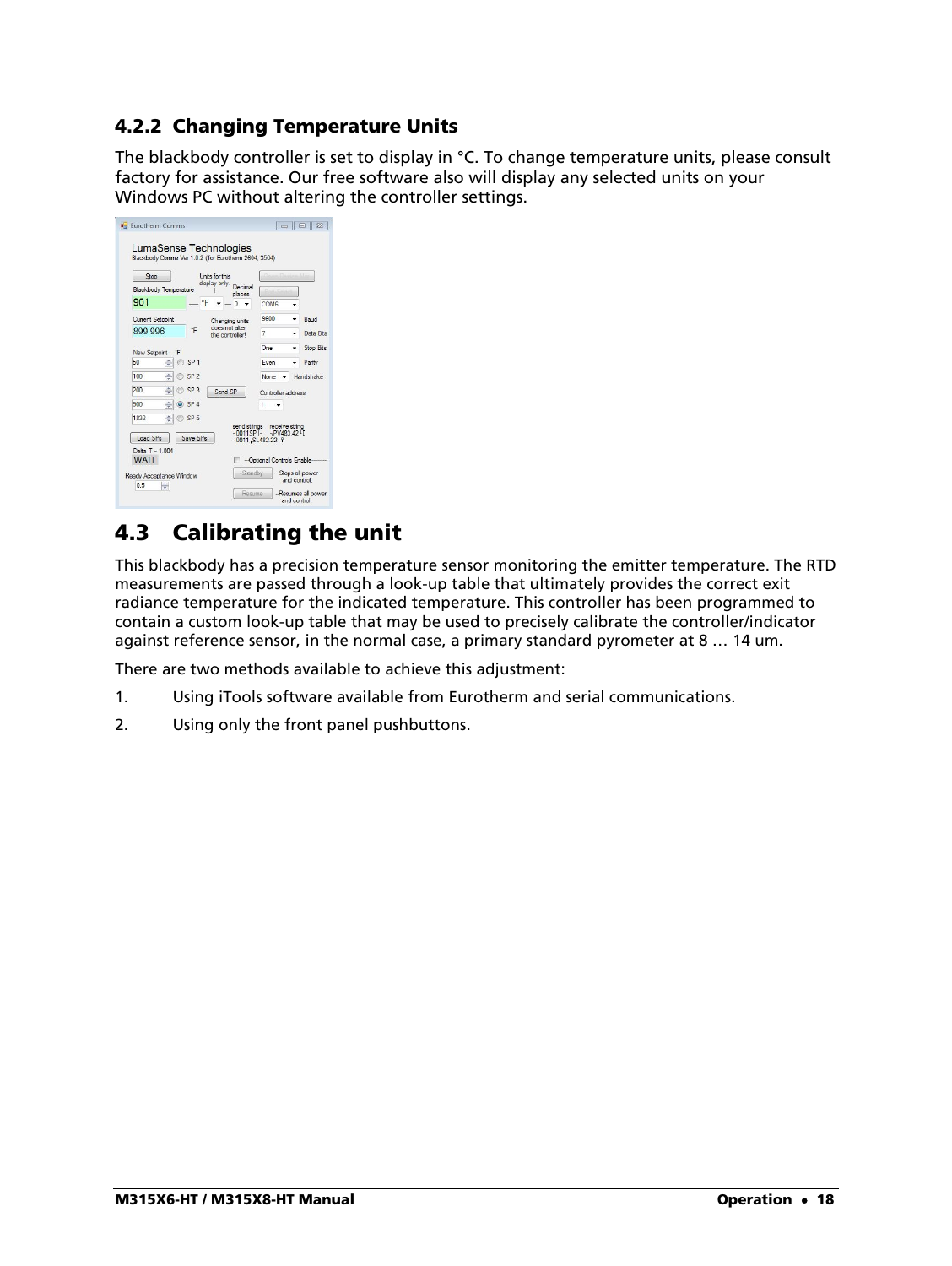### <span id="page-18-0"></span>4.3.1 Calibrating using the iTools software

To use iTools, you must set the controller to Modbus communication mode:

Procedure to check and/or change the communication protocol to "Modbus" used with iTools and to "Ei Bisync" used with Mikron programs.

Place Eurotherm 2604 controller in CONFIG mode by pressing:

| Eurotherm 2604 controller |   |   |  |
|---------------------------|---|---|--|
|                           |   |   |  |
|                           |   |   |  |
|                           | 2 | 3 |  |

- 1. Press button 1 until 'ACCESS' appears.
- 2. Press button 2
- 3. Press 4 until 'CONFIG' appears. Wait.
- 4. Press 4 until '4' appears. Wait.
- 5. Press 1 until 'COMM' appears.
- 6. Press 2
- 7. Press 4 until 'H Module' appears.
- 8. Press 2. 'Ei Bisync' may be on display.
- 9. Press 4 until 'Modbus' appears. Wait for it to blink once.
- 10. Press 1 until 'ACCESS' appears.
- 11. Press 2
- 12. Press 4 until 'Level 3' appears. Wait.
- 13. Attach PC. Start iTools

To set the communication mode back to "Ei Bisync", repeat the above steps except replace steps 8 and 9 with these:

- 14. Press 2 'Modbus' may be on display.
- 15. Press 4 until 'Ei Bisync' appears. Wait for it to blink once.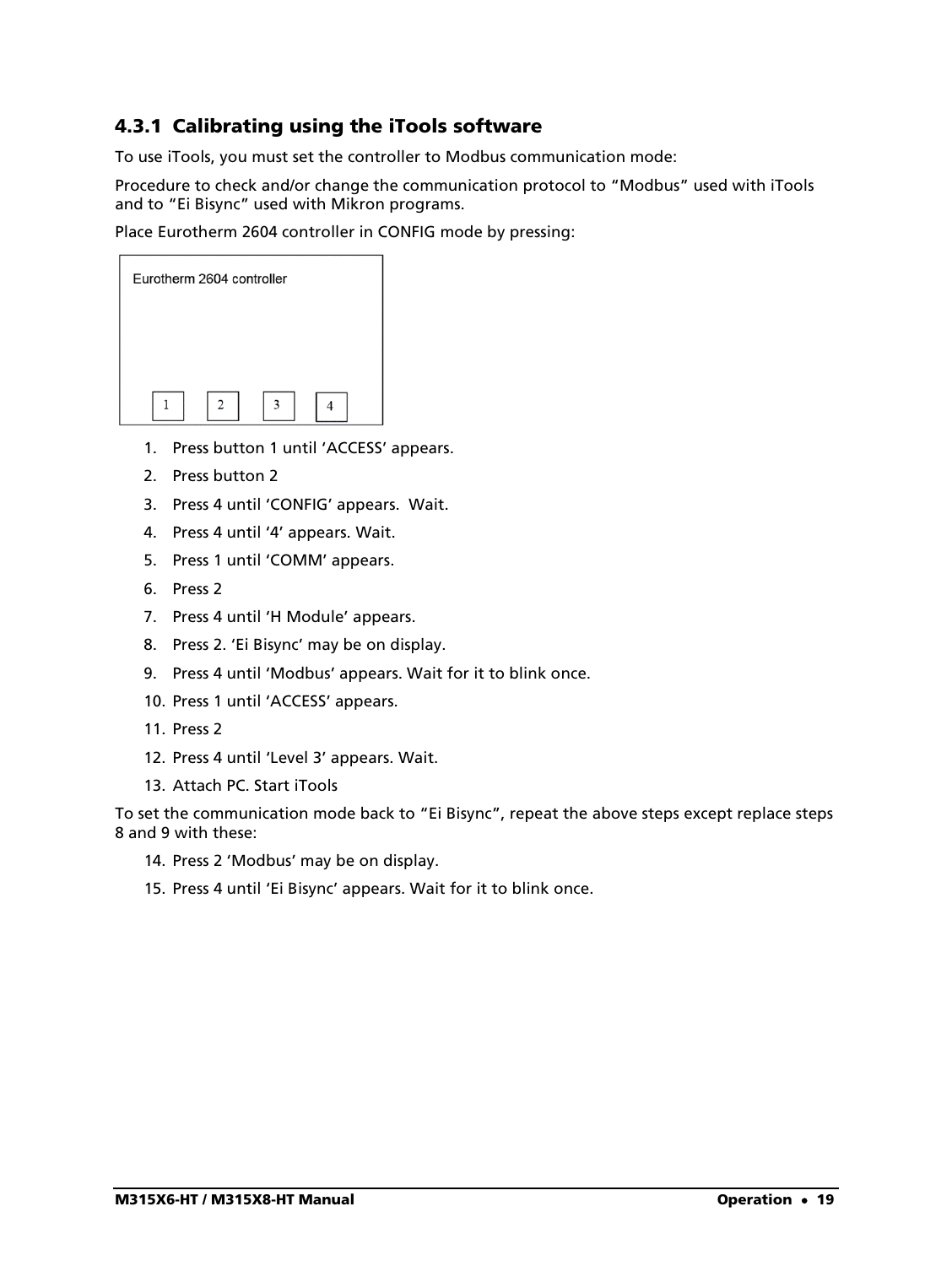#### Controller Calibration (adjustment)

This blackbody has a precision temperature sensor monitoring the emitter temperature. The RTD measurements are passed through a look-up table that ultimately provides the correct exit radiance temperature for the indicated temperature. A separate calibration report is included.

This controller has been programmed to contain a custom look-up table that may be used to precisely calibrate the controller/indicator against reference sensor. The look-up table to the right appears as shown in the controller GUI interface (not supplied).

The logic of this table is: "when the sensor input measures the value shown in INPUT #, force the display to show the value in the corresponding OUTPUT # and do linear interpolation between points".

Adjust the OUT# points only to force your of primary standard (either your Standard RTD or t/c placed in the spare calibration hole in the emitter plate, or your standard pyrometer) to read the correct temperature.

Any changes will immediately change the BB temperature and you must wait for it to re-stabilize at the corrected temperature. Large changes will interact with nearby points, so you must re-check nearby points when finished.

Note: You may download Eurotherm iTools Software from this web site: http://www.eurotherm.com/itools/itdnlds.htm

With this software and some practice, you will see this GUI interface screen. To permit iTools to talk to your blackbody, you will have to set the controller comm. port to "Modbus" mode.

| ∍ -              | INPUT OPERS.Cust Lin 1                 |                |           |
|------------------|----------------------------------------|----------------|-----------|
| Name             | Description                            | <b>Address</b> | Value V   |
| Res              | [Output Resol] Custom Lin Output Resol | 3330           | XXXX 121  |
| IP Val           | [Input Value] Custom Lin Input Value   | 3332           | $0.00$ S  |
| PV               | [Output Value] Custom Lin PV           | 3365           | 0.00      |
| <b>Status</b>    | [Output Status] Custom Lin Status      | 3366           | Good (0)  |
| InLow            | [Input Lo] Custom Lin Input 1          | 3333           | 0.00      |
| OutLow           | [Output Lo] Custom Lin Output 1        | 3334           | 0.00      |
| InHi             | [Input Hi] Custom Lin Input 16         | 3363           | 1150.00   |
| 0utHi            | [Output Hi] Custom Lin Output 16       | 3364           | 1150.00   |
| ln2              | [Input 2] Custom Lin Input 2           | 3335           | 30.00     |
| Out <sub>2</sub> | [Output 2] Custom Lin Output 2         | 3336           | 30,00     |
| In3              | [Input 3] Custom Lin Input 3           | 3337           | 50.00     |
| Out3             | [Output 3] Custom Lin Output 3         | 3338           | 50.00     |
| ln4              | [Input 4] Custom Lin Input 4           | 3339           | 100.00    |
| Out4             | [Output 4] Custom Lin Output 4         | 3340           | 100.00    |
| In5              | [Input 5] Custom Lin Input 5           | 3341           | 156.00    |
| Out5             | [Output 5] Custom Lin Output 5         | 3342           | $-156.00$ |
| In <sub>6</sub>  | [Input 6] Custom Lin Input 6           | 3343           | 231.00    |
| Out <sub>6</sub> | [Output 6] Custom Lin Output 6         | 3344           | 231.00    |
| ln7              | [Input 7] Custom Lin Input 7           | 3345           | 419.60    |
| Out7             | [Output 7] Custom Lin Output Z         | 3346           | 419.60    |
| ln8              | [Input 8] Custom Lin Input 8           | 3347           | 660.00    |
| Out8             | [Output 8] Custom Lin Dutput 8         | 3348           | 660.00    |
| In9              | [Input 9] Eustom Lin Input 9           | 3349           | 961.78    |
| Out9             | <b>JOUDUL 31 Custom Lin Output 9</b>   | 3350           | 961.78    |
| ln10             | Thput 10] Custom Lin Input 10          | 3351           | 1084.70   |
| £ফিলি০           | [Output 10] Custom Lin Output 10       | 3352           | 1084.70   |
| ln11             | [Input 11] Custom Lin Input 11         | 3353           | 1100.00   |
| Out11            | [Output 11] Custom Lin Output 11       | 3354           | 1100.00   |
| ln12             | [Input 12] Custom Lin Input 12         | 3355           | 0.00      |
| Out12            | [Output 12] Custom Lin Output 12       | 3356           | 0.00      |
| ln13             | [Input 13] Custom Lin Input 13         | 3357           | 0.00      |
|                  |                                        |                |           |

| <b>D</b> iTools              |                                              |                               |                                                                                |              |                          |                                                                            |
|------------------------------|----------------------------------------------|-------------------------------|--------------------------------------------------------------------------------|--------------|--------------------------|----------------------------------------------------------------------------|
| File<br>Device               | Explorer                                     | View                          | Options<br>Window<br>Help                                                      |              |                          |                                                                            |
| Ð<br>魚<br><b>New File</b>    | ne.<br><b>Open File</b><br>Load              | 鴨<br>Save                     | ÷<br>٩.<br>e.<br>Print<br>Scan<br>Add                                          | ×<br>Remove  | $\circledcirc$<br>Access | Q<br>ž<br>Views<br>Info                                                    |
|                              | Graphical Wiring <b>B</b> Parameter Explorer |                               |                                                                                |              |                          | Terminal Wiring 2 Watch/Recipe > Programmer D User/Pages 2> Toolkit Blocks |
|                              | C:\XP-Croot\DataCFixed                       |                               |                                                                                |              |                          |                                                                            |
|                              |                                              |                               | C:\XP-Croot\DataCFixed\blackbodyprogs\EurothermConfigs\Customers#II\M315X12HT- |              |                          | $\Box$                                                                     |
|                              |                                              | $-1$<br>$\Rightarrow$         | $\star$                                                                        |              |                          |                                                                            |
| $\leftarrow$ 1.000           | ×                                            | Cust Lin 1                    | Cust_Lin_2 Cust_Lin_3 Switch_1 Monitor_1 BCD_Input                             |              |                          |                                                                            |
|                              |                                              | Name                          | Description                                                                    | Address      |                          | Value Weed From                                                            |
| Browse Q <sub>a</sub> l Find |                                              | $P$ Enable                    | [Enable] Custom Lin Enable                                                     | 3328         | $On 111 -$               |                                                                            |
| <b>D-CI LP1 VIEW</b>         |                                              | P Sto                         | <b>Ilnput Src] Custom Lin Input</b>                                            | 3331         |                          | 5108 STANDARD IO.PV Input Val                                              |
| <b>ET INSTRUMENT</b>         |                                              | / Units                       | [Output Units] Custom Lin Or                                                   | 3329         | "C/"F/K (1) =            |                                                                            |
| OEM SECURITY                 |                                              | $P$ Res                       | [Output Resol] Custom Lin O                                                    | 3330         | XXXXIII -                |                                                                            |
|                              |                                              | $P$ IP Val                    | <b>Ilnput Value1 Custom Lin Inp.</b>                                           | 3332         |                          | 0.00 STANDARD IO.PV Input Val                                              |
| PROGRAM RUN                  |                                              | <b>PV</b>                     | [Output Value] Custom Lin P                                                    | 3365         | 0.00                     |                                                                            |
| <b>PROGRAM EDIT</b>          |                                              | Status                        | [Output Status] Custom Lin S                                                   | 3366         | $Good(0) =$              |                                                                            |
| <b>DIGITAL PROG</b>          |                                              | / InLow                       | <b>Reput Lol</b> Custom Lin Input                                              | 3333         | $-17.78$                 |                                                                            |
| <b>ALARMS</b>                |                                              | OutLow                        | [Output Lo] Custom Lin Outcl                                                   | 3334         | $-17.78$                 |                                                                            |
| <b>AUTOTUNE</b>              |                                              | A InHi                        | [Input Hi] Custom Lin Input 1                                                  | 3363         | 650.00                   |                                                                            |
|                              |                                              | $20u$ Hi                      | [Output Hi] Custom Lin Outp                                                    | 3364         | 632.00                   |                                                                            |
| LP1 SETUP                    |                                              | $\sqrt{1}$ In <sub>2</sub>    | [Input 2] Custom Lin Input 2                                                   | 3335         | 25.00                    |                                                                            |
| ZIRCONIA_PROBE               |                                              | 002                           | [Output 2] Custom Lin Outpu                                                    | 3336         | 25.00                    |                                                                            |
| INPUT OPERS                  |                                              | $\sqrt{103}$                  | [Input 3] Custom Lin Input 3                                                   | 3337         | 50.00                    |                                                                            |
| PATTERN GEN                  |                                              | 0u3                           | [Output 3] Custom Lin Outpu                                                    | 3338         | 48.70                    |                                                                            |
| ANALOG SWITCH                |                                              | 2 ln 4                        | <b>Ilnput 41 Custom Lin Input 4</b>                                            | 3339         | 100.00                   |                                                                            |
| USER VALUES                  |                                              | 20u4                          | [Output 4] Custom Lin Outpu                                                    | 3340         | 97.70                    |                                                                            |
|                              |                                              | $\mathscr{P}$ In <sub>5</sub> | [Input 5] Custom Lin Input 5                                                   | 3341         | 156.00                   |                                                                            |
| USER MESSAGES                |                                              | 0 <sub>u5</sub>               | [Output 5] Custom Lin Outpu                                                    | 3342         | 153.00                   |                                                                            |
| USER SWITCHES                |                                              | $\mathscr{P}$ In S            | [Input 6] Custom Lin Input 6                                                   | 3343         | 231.00                   |                                                                            |
| ANALOGUE OPERS               |                                              | 20u6                          | [Output 6] Custom Lin Outpu                                                    | 3344         | 226.00                   |                                                                            |
| <b>LOGIC OPERS</b>           |                                              | $\sqrt{107}$                  | <b>Bnput 71 Custom Lin Input 7</b>                                             | 3345         | 300.00                   |                                                                            |
| <b>D</b> COMMS               |                                              | 0 <sup>u</sup>                | [Output 7] Custom Lin Outpu                                                    | 3346         | 294.00                   |                                                                            |
|                              |                                              | $\blacksquare$                | [Input 8] Custom Lin Input 8                                                   | 3347         | 350.00                   |                                                                            |
| STANDARD IO                  |                                              | $20u$ 8                       | [Output 8] Custom Lin Outpu                                                    | 3348         | 342.20                   |                                                                            |
| MODULE IO                    |                                              | $\blacksquare$                | <b>Ilnput 91 Custom Lin Input 9</b>                                            | 3349         | 420.00                   |                                                                            |
| <b>DIAGNOSTICS</b>           |                                              | 20u                           | [Output 9] Custom Lin Outpu                                                    | 3350         | 410.00                   |                                                                            |
| ACCESS                       |                                              | $\blacksquare$ In10           | [Input 10] Custom Lin Input                                                    | 3351         | 500.00                   |                                                                            |
| <b>DEL COMMS BLOCKS</b>      |                                              | $20$ Out10                    | [Output 10] Custom Lin Outp                                                    | 3352         | 487.00                   |                                                                            |
|                              |                                              | $\blacksquare$ In11           | [Input 11] Custom Lin Input                                                    | 3353         | 600.00                   |                                                                            |
| <b>Diag</b>                  |                                              | $20$ ut11                     | [Output 11] Custom Lin Outp                                                    | 3354         | 582.00                   |                                                                            |
|                              |                                              | ln12<br>$20$ ut12             | <b>Ilnput 121 Custom Lin Input</b>                                             | 3355         | 0.00                     |                                                                            |
|                              |                                              | 4ln13                         | [Output 12] Custom Lin Outc.<br>Bonu # 131 Custom Lin Innu # 1                 | 3356<br>3357 | 0.00<br>n nn             |                                                                            |
|                              |                                              |                               |                                                                                |              |                          |                                                                            |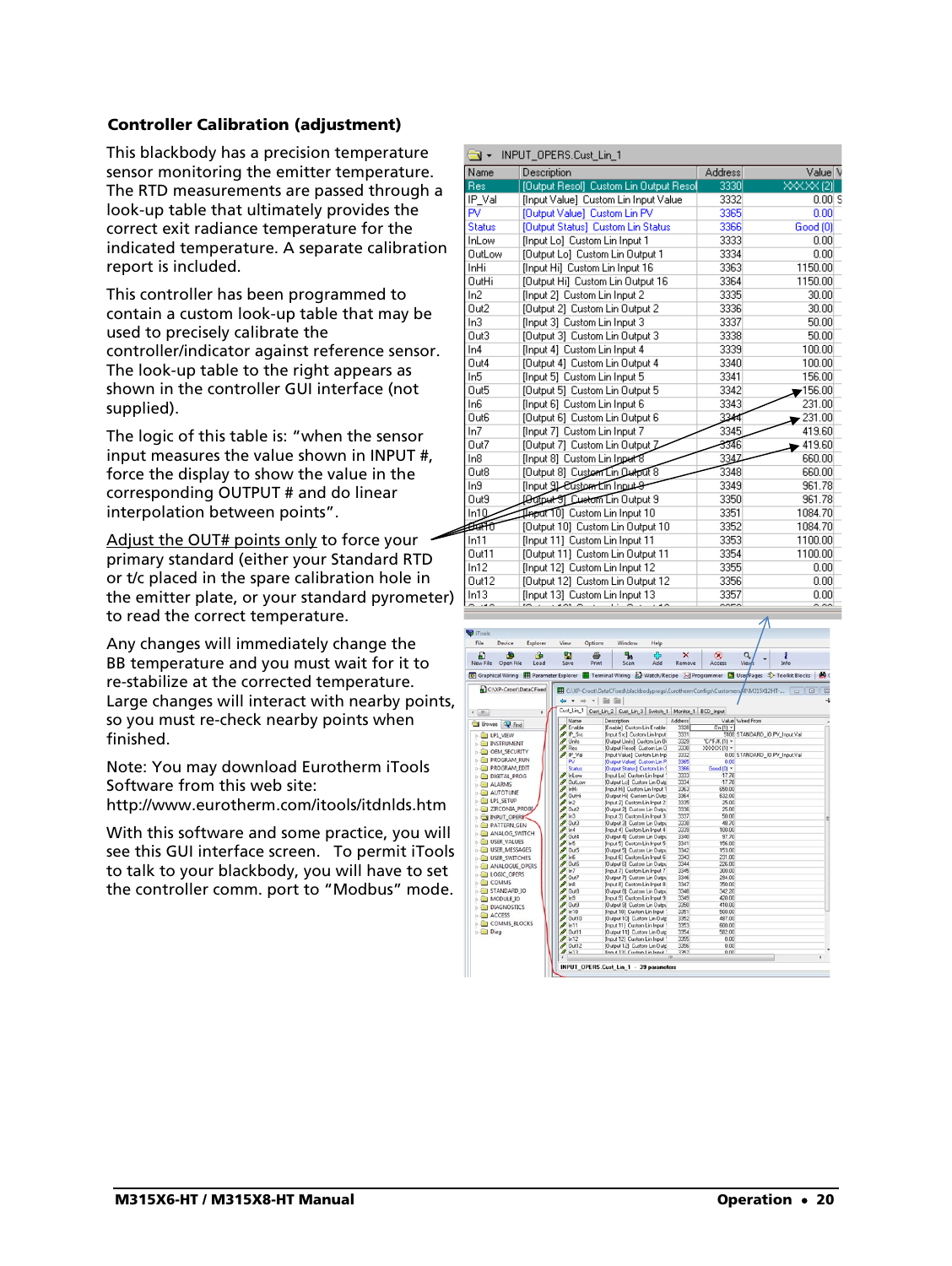### <span id="page-20-0"></span>4.3.2 Calibrating using front panel push buttons

To gain access to the custom look-up table, refer to the 4 square buttons on the face of the controller and use this procedure.

| Eurotherm 2604 controller |   |   |  |  |  |
|---------------------------|---|---|--|--|--|
|                           |   |   |  |  |  |
|                           |   |   |  |  |  |
|                           | 2 | 3 |  |  |  |

- 1. Press 1 until 'ACCESS' appears. If 'Access Level' and 'Level 1' appears, skip to step 3.
- 2. Press 2
- 3. Press 4 until 'Level 3' appears.
- 4. Press 4 until '3' appears. Wait.
- 5. Press 1 until 'INPUT OPERS' and 'Cust Lin 1 Page' appears.
- 6. Press 2. until display shows the 'Output #' that corresponds to the calibration point shown in the listing on the previous page.
- 7. Use DWN/UP buttons (3 and 4) to dial in the measured radiance temperature from a freezing point transfer device or other radiance standard.
- 8. Press 2 to view/change more correction points.
- 9. Press the round center button located above 2 and 3 to resume normal display until ready to lock controller.
- 10. When finished with all calibrations and to lock the controller, press 1 until 'ACCESS' appears.
- 11. Press 2
- 12. Press 3 until 'Level 1' appears.
- 13. Press the round center button located above 2 and 3.



Note: Calibration points do not have to be used as pre-programmed. To dial in a different calibration point, simply change an INPUT # and the corresponding OUTPUT# to be the new desired calibration point. Set the blackbody to the calibration temperature using its setpoint. When exit radiance data is measured, dial in the new OUTPUT # temperature as described above. All calibration points must be in ascending order!

Example: In place of Silver freezing point correction at 961.78 ˚C, you prefer to use 1000 ˚C.

- 1. Using the above steps, set INPUT 9 equal to 1000.0. Set OUTPUT 9 equal to 1000.0.
- 2. Allow blackbody to control and stabilize at 1000.0 ˚C.
- 3. With your radiance standard, you measure 1001.2 ˚C.
- 4. Use the above procedure to dial in 1001.2 in the OUTPUT 9 location.
- 5. Wait for blackbody to re-stabilize at 1000.0 and verify radiance temperature.

All corrections between calibration points are performed using straight-line interpolation.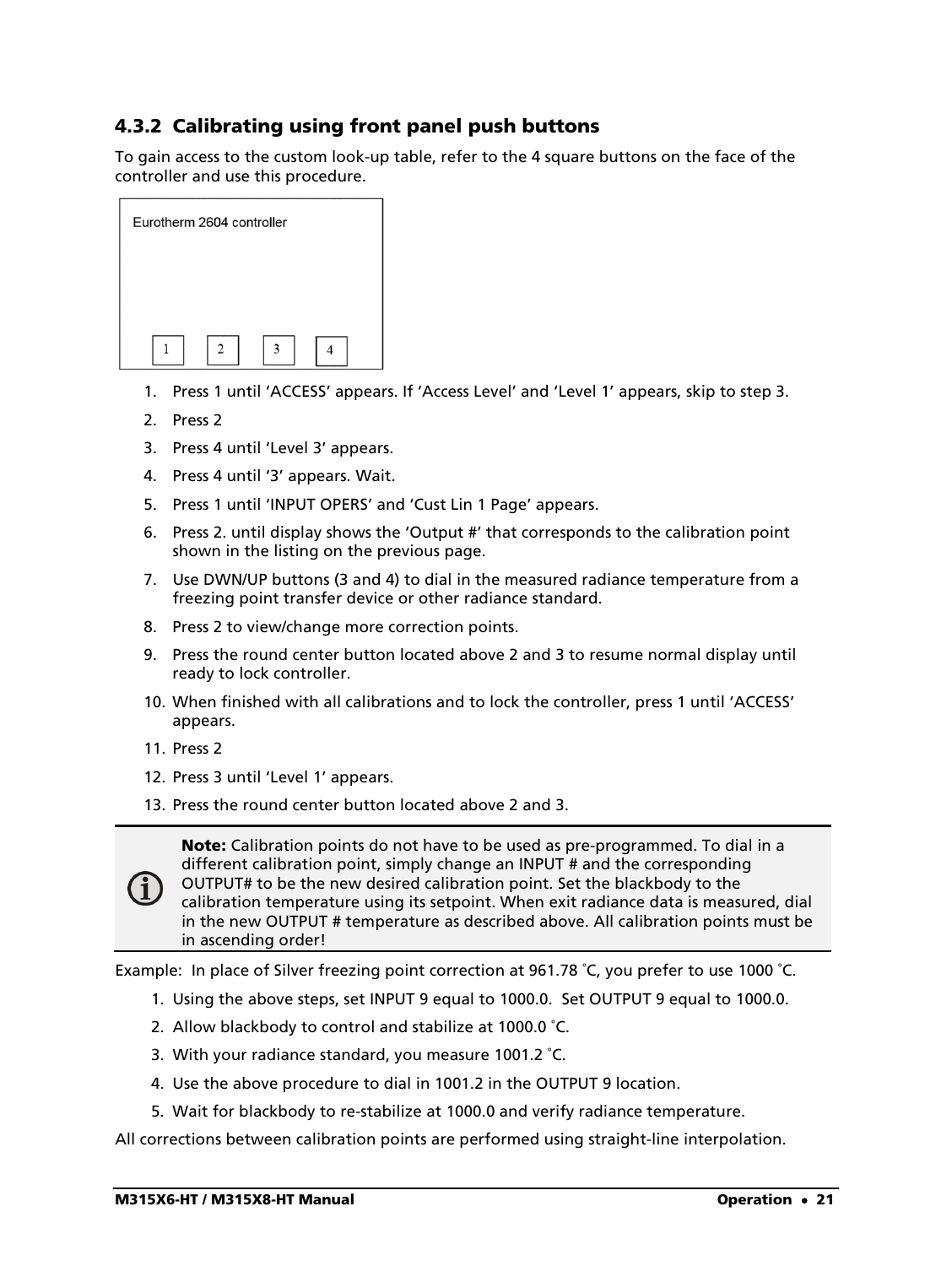# <span id="page-21-0"></span>4.4 Other Controller Modes

#### <span id="page-21-1"></span>4.4.1 View Output Power

Press SCROLL button until Target OP is displayed. This number is the current power demand.

#### <span id="page-21-2"></span>4.4.2 PID Tuning Constants

The PID tuning constants have been factory set for optimum performance. Altering these parameters will void the warranty and will require assistance from LumaSense to restore it.

#### <span id="page-21-3"></span>4.4.3 Uniformity Adjustments

This M315X-HT has individual trimming adjustments for each heater section. This model has 4 adjustable heaters set as an array of  $2 \times 2$ . The adjustments are in the temperature controller firmware and were programmed at the factory for best uniformity near the high temperature limit. The zones are numbered corresponding to the positions shown above. If the upper left device requires being slightly cooler, adjust the zone number that matches the position shown below.



Please note that the sensing RTD is between positions position 1-2. Adjusting these zones will alter the temperatures of all other sections as the controller tries to recover.

Each zone relative output power is adjusted via the temperature controller's "Analog Operator" function. Instructions on how to access these adjustments is described in detail. In this blackbody, Analog Operator #1 = Zone #1, Analog Operator #2 = Zone #2, etc. The zone relative power coefficient ranges from 0 to 1 where  $0 = 0\%$  relative power,  $1 = 100\%$  relative power.

If you are going to alter these settings, please record the factory settings prior to any changes. The factory settings for this blackbody are:

Zone 1 (Analog Operator 1 Scalar) =

Zone 2 (Analog Operator 2 Scalar) =

Zone 3 (Analog Operator 3 Scalar) =  $\frac{1}{2}$ 

Zone 4 (Analog Operator 4 Scalar) =

Adjust zones only one at a time and allow at least 5 minutes run time before evaluating uniformity. Allow more time for more critical adjustments. Adjust relative power coefficients between 0 and 1 only. Make only small changes (steps of .02 or .05). One zone should remain at 1.0 if possible (usually zones 3 and 4 at the bottom of the emitter). It is possible to run all zones at less than 1 as long as one zone is at least 0.9, otherwise, there will not be enough power to reach the blackbody maximum temperature.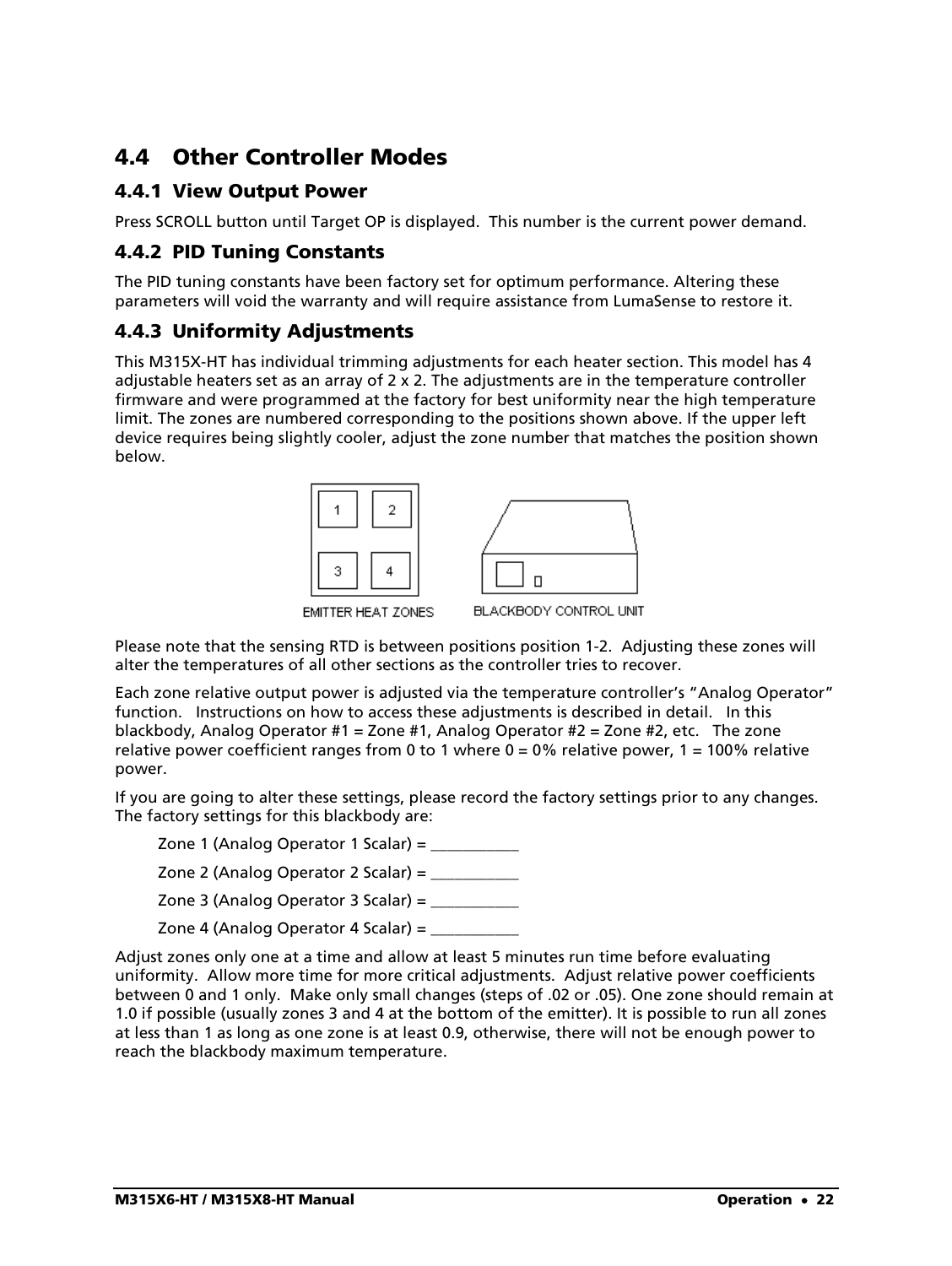#### *To adjust the zones:*

- 1. Press the **PAGE** button. **ACCESS** appears in the lower display.
- 2. Press the **SCROLL** button. LEVEL 1 appears in the lower display.
- 3. Press the UP button until LEVEL 3 appears in the lower display.
- 4. Press the UP button until 3 appears and wait.
- 5. Press the PAGE button until ANALOGUE OPERS appears with An 1 Page.
- 6. Press the UP to select the desired An  $#$  (zone  $#$ ).
- 7. Press the **SCROLL** button until **Operation** appears.
- 8. Press the SCROLL button until Input 1 appears. (*Do not alter Input 2 Scalar!)*
- 9. Press the UP or DOWN buttons to set the new relative zone power coefficient only between 0 and 1.
- 10. Press the SCROLL button until ANALOGUE OPERS appears with An 1 Page.

Note: There is no need to "close the adjustment session" each time an adjustment is made. Go to steps 13 through 16 when completely finished with all adjusting.

- 11. Repeat steps 6 through 10 to adjust more zones. Once finished adjusting zones, proceed to step 12.
- 12. Press the **PAGE** button until **ACCESS** appears.
- 13. Press the **SCROLL** button.
- 14. Press the DOWN button until LEVEL 1 appears and wait.
- 15. Press the center, round button to return to normal display.

#### NOTES:

- Wait sufficient time between adjustments for everything to settle down.
- Use an IR imager capable of resolving less than 0.5 degrees/color.
- If above fails because the bottom may require more heat than the top, incrementally reduce zones 1 or 2 (top) and wait for result. This time, the plate temperature indication will change since power has been reduced to the region the RTD is sensing. The controller will compensate by increasing power which will raise the surrounding region temperatures. If the coefficients seem to require less than 0.5 to balance, set all zones to 1.0 and start over.

## <span id="page-22-0"></span>4.5 Shutting Down

- 1. If the temperature is greater than 300 °C, adjust the setpoint to 25 °C and leave power on until below 300 °C.
- 2. Once below 300 °C, turn the power off using the power on/off switch.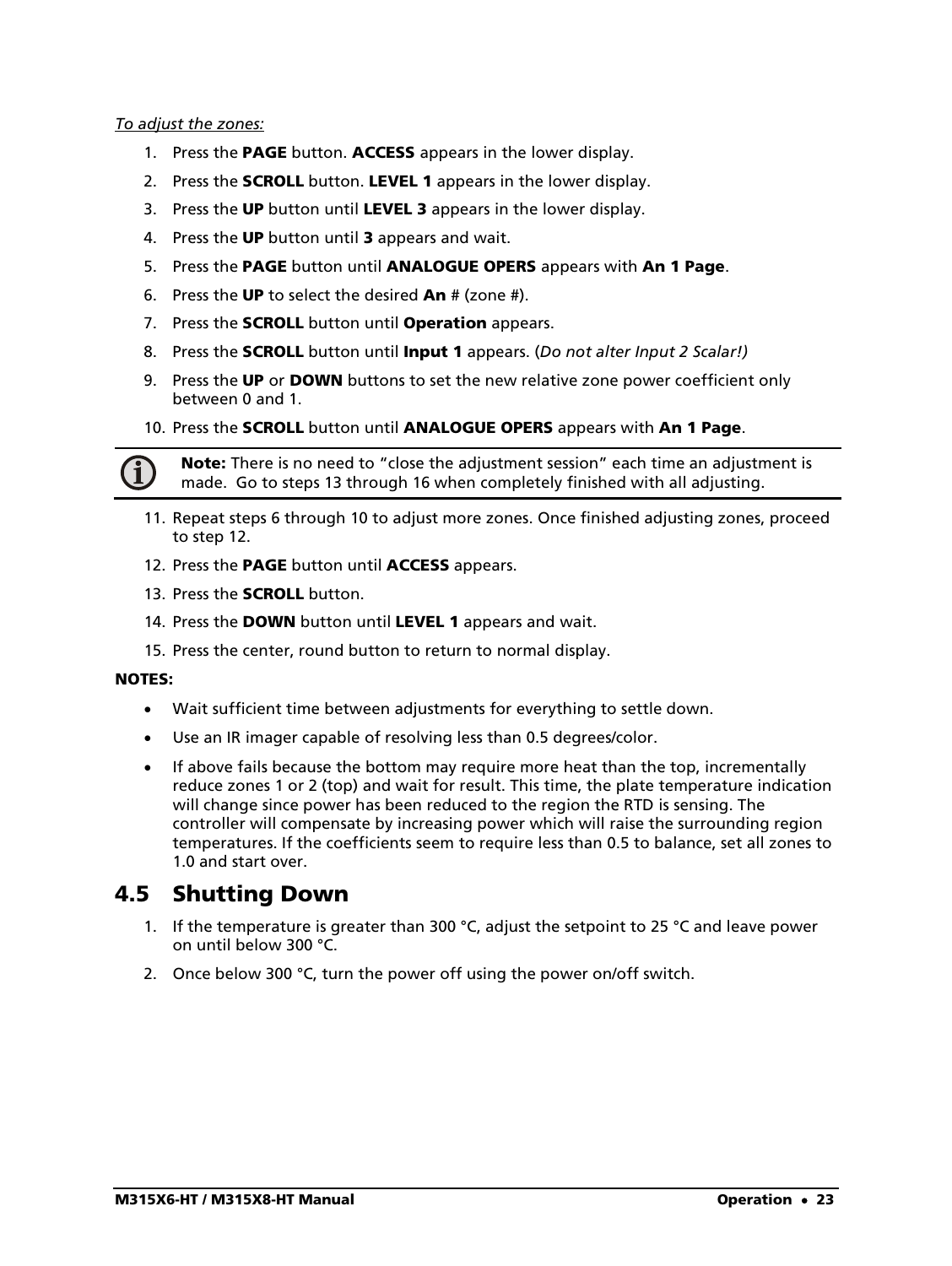To ensure consistent document formatting, this page was intentionally left blank.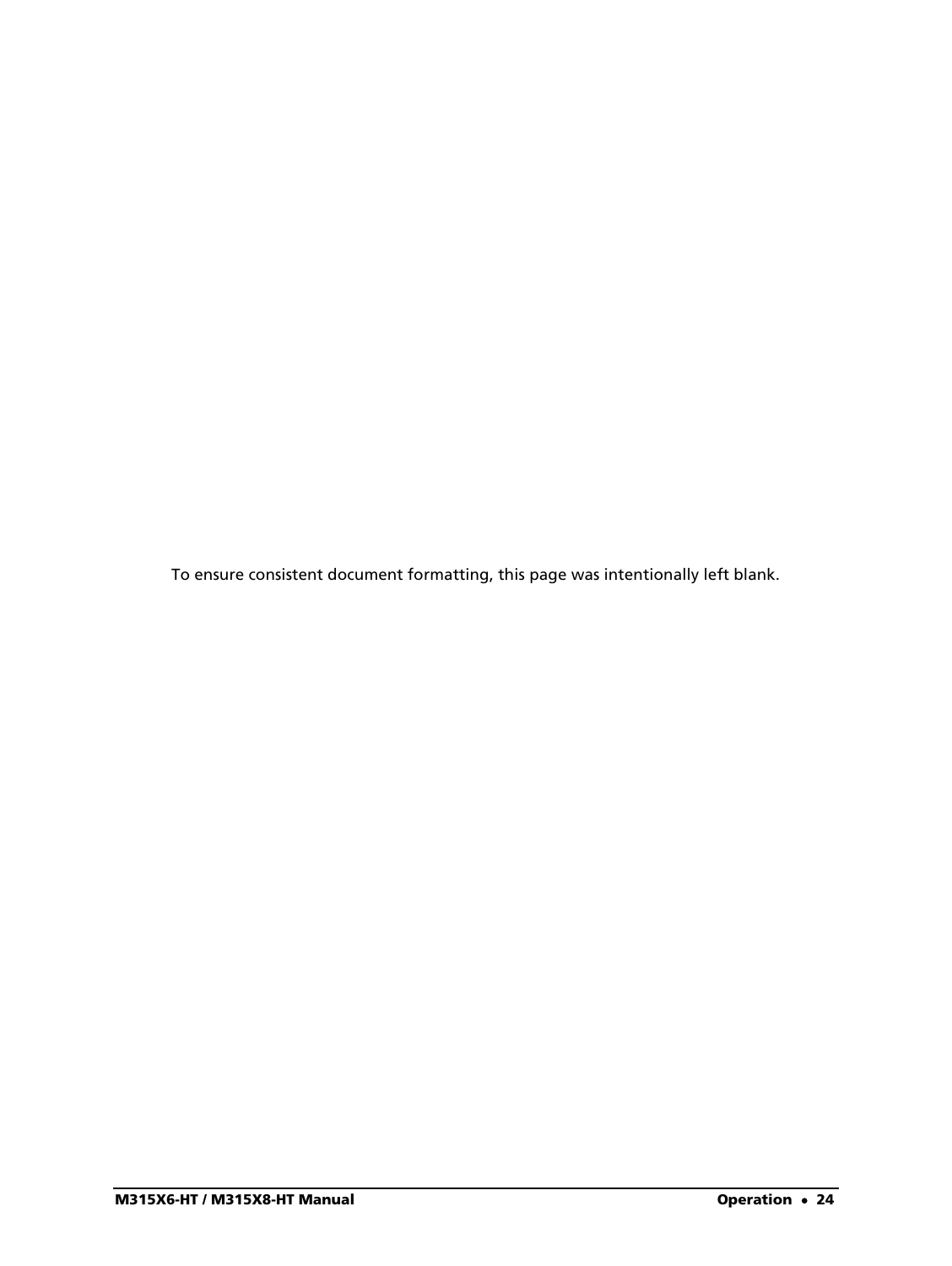# <span id="page-24-0"></span>5 Serial Communications

The M315X6-HT / M315X8-HT s configured for is normally configured with a RS232 communication port.



The controller has a distinct address. The factory address setting is 1.

# <span id="page-24-1"></span>5.1 RS232

This blackbody may have the option to communicate with the temperature controller via a PC or similar device. The DB-9 male connector is on the rear panel. Wiring is shown below. It is wired to operate with a standard through cable (not null modem). This method allows bi-directional data transfer via a three-conductor cable consisting of signal ground, receive input and transmit output. It is recommended for communication distances less than fifty feet between the computer terminal and the instrument. Note: Multiple instruments cannot be connected to the same port.

The RS232 port is optically isolated to eliminate ground loop problems. Typically, "DATA OUT" of the computer/terminal connects to the "RCV" terminal on the instrument. "DATA IN" connects to the "XMT" terminal. If shielded cable is used, it should be connected to the frame ground at one end only. Signal ground is to be connected at appropriate ground terminals. The blackbody frame ground is the shield connection for the communication port.



*RS232 wiring*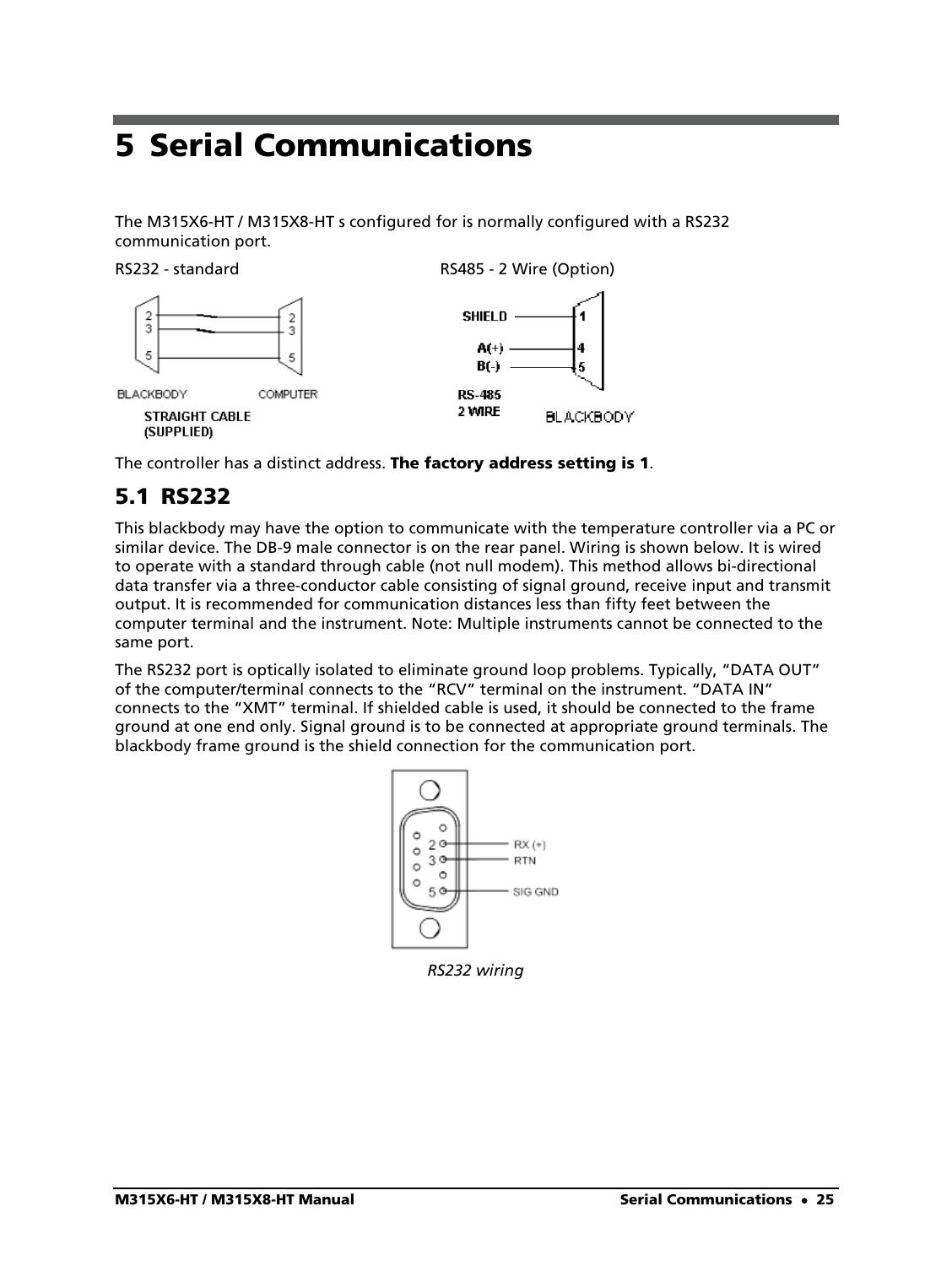### <span id="page-25-0"></span>5.1.1 Serial Communications Settings

The communication settings are preset in our factory for 9600, E,7,1 and Address = 1. You may download our Blackbody Communications program from this location: http://files.mikroninfrared.com/Blackbody/BlackbodyCommsSoftware-ver3.zip

Connect your USB to RS232 converter to an open USB port on your PC. Your Eurotherm controller is set to EiBisync, 9600 Baud. The software manual is included with the download.

| <b>Eurotherm Comms</b>                                                                        | 同<br>$\Sigma$                                                 |  |  |  |  |
|-----------------------------------------------------------------------------------------------|---------------------------------------------------------------|--|--|--|--|
| LumaSense Technologies<br>Blackbody Comms Ver 1.0.3 (for Blackbodies w/Eurotherm controllers) |                                                               |  |  |  |  |
| Units for this<br><b>Start</b><br>display only.<br><b>Blackbody Temperature</b><br>°C<br>1    | Open Device Mgr<br>Decimal<br>Port Select<br>places           |  |  |  |  |
| <b>Current Setpoint</b><br>Changing units<br>does not alter<br>۴C<br>the controller!          | Baud<br>Data Bits                                             |  |  |  |  |
| New Setpoint<br>°C.<br>0 O<br>SP <sub>1</sub>                                                 | <b>Stop Bits</b><br>Parity                                    |  |  |  |  |
| 00<br>÷<br>SP <sub>2</sub><br>Send SP<br>0O<br>÷<br>SP <sub>3</sub>                           | Handshake<br>Controller address                               |  |  |  |  |
| 0 <sub>0</sub><br>÷<br>SP <sub>4</sub><br>÷<br>00<br>SP <sub>5</sub>                          | Controller units C<br>(incoming data units)                   |  |  |  |  |
| Load SPs<br>Save SPs                                                                          | send strings receive string<br>request<br>empty<br>spreg      |  |  |  |  |
| Delta T<br><b>BB</b> status<br>Ready Acceptance Window                                        | ---Optional Controls Enable-<br>Standby<br>--Stops all power  |  |  |  |  |
| ÷<br>0.5                                                                                      | and control.<br>Resume<br>--Resumes all power<br>and control. |  |  |  |  |

*Blackbody Serial Communication Software*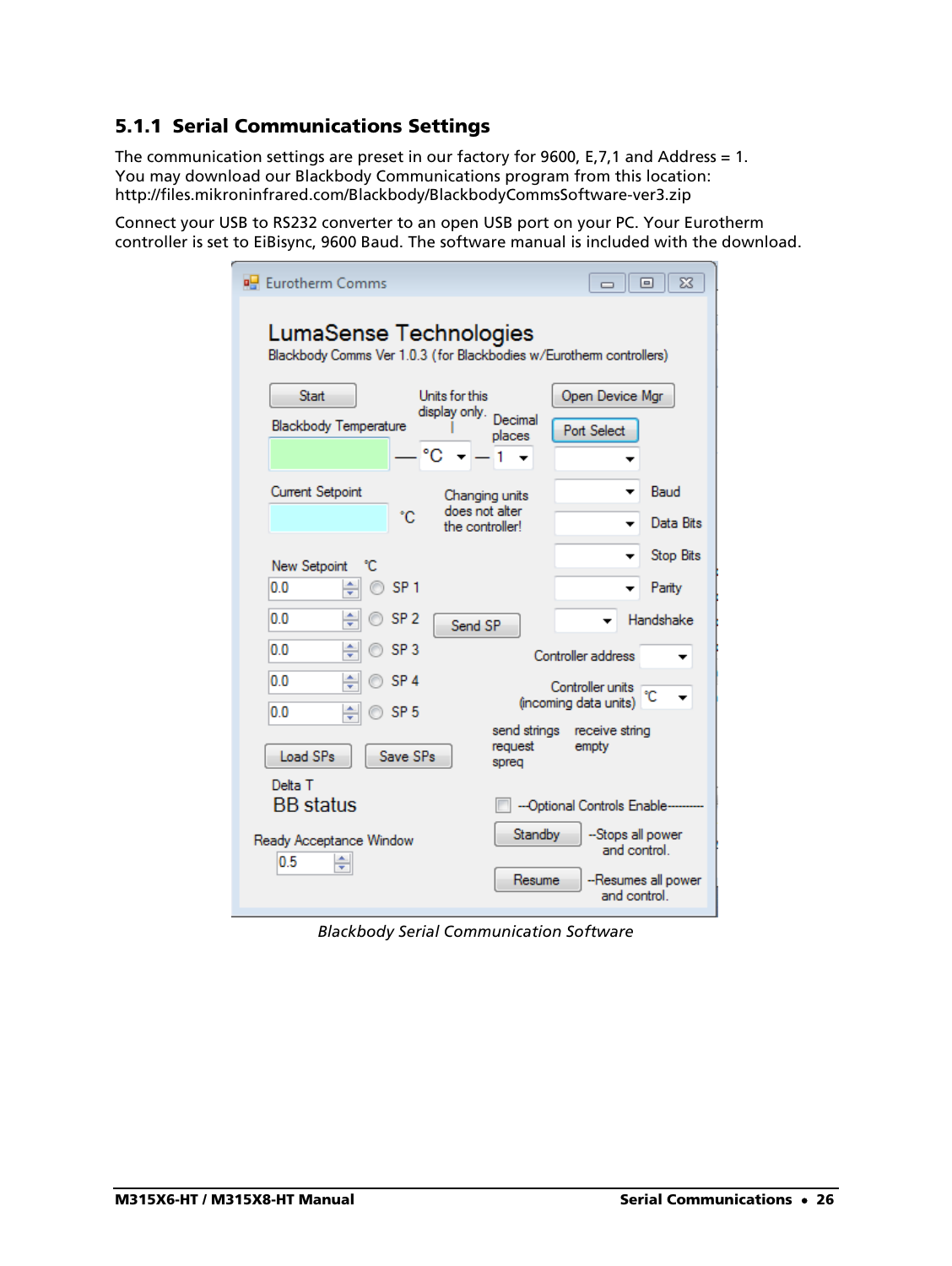# <span id="page-26-0"></span>5.2 RS485 Option

RS485 two wire is available as an option. The connection scheme is shown below:



*RS485 for multi-drop applications*

Each M315X-HT address must be set to a different value.

*To change the address of an M315X-HT (if RS485 was ordered):*

- 1. Press the **PAGE** button. **ACCESS** appears in the lower display.
- 2. Press the **SCROLL** button. LEVEL 1 appears in the lower display.
- 3. Press the UP button until LEVEL 3 appears in the lower display.
- 4. Press the UP button until 3 appears and wait until PASS appears.
- 5. Press the PAGE button until H COMMS appears.
- 6. Press the UP button until J COMMS appears. (J COMMS is the RS485 output)
- 7. Press the **SCROLL** button until **ADDRESS** appears.
- 8. Press the UP or DOWN buttons to set new address and wait.
- 9. Press the **PAGE** button until **ACCESS** appears.
- 10. Press the **SCROLL** button.
- 11. Press the DOWN button until LEVEL 1 appears and wait.
- 12. Press the center, round button to return to normal display.



Note: A CD containing a sample program is included with your order. For more details on communications, refer to the electronic communication manual also found on the CD provided.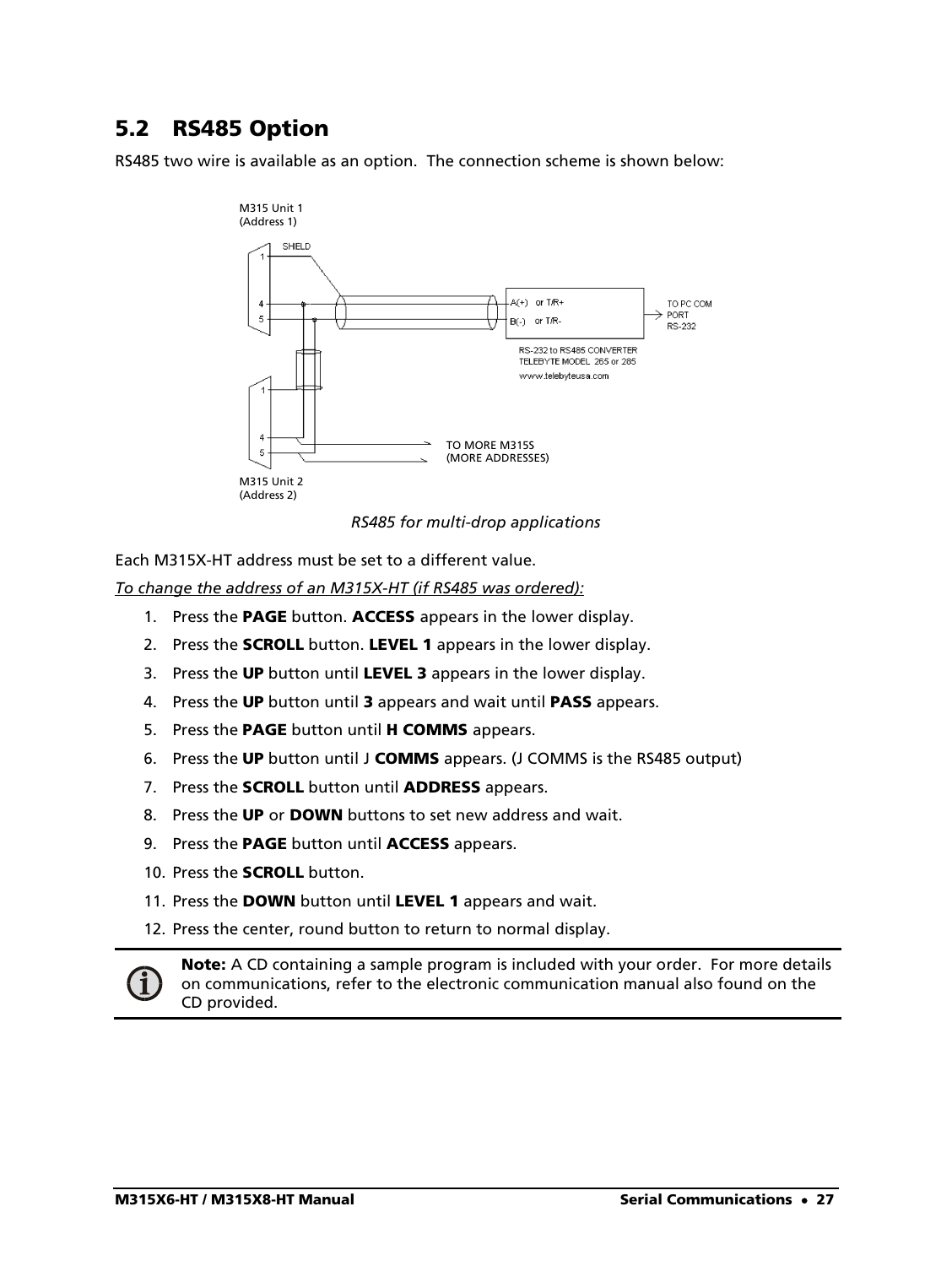To ensure consistent document formatting, this page was intentionally left blank.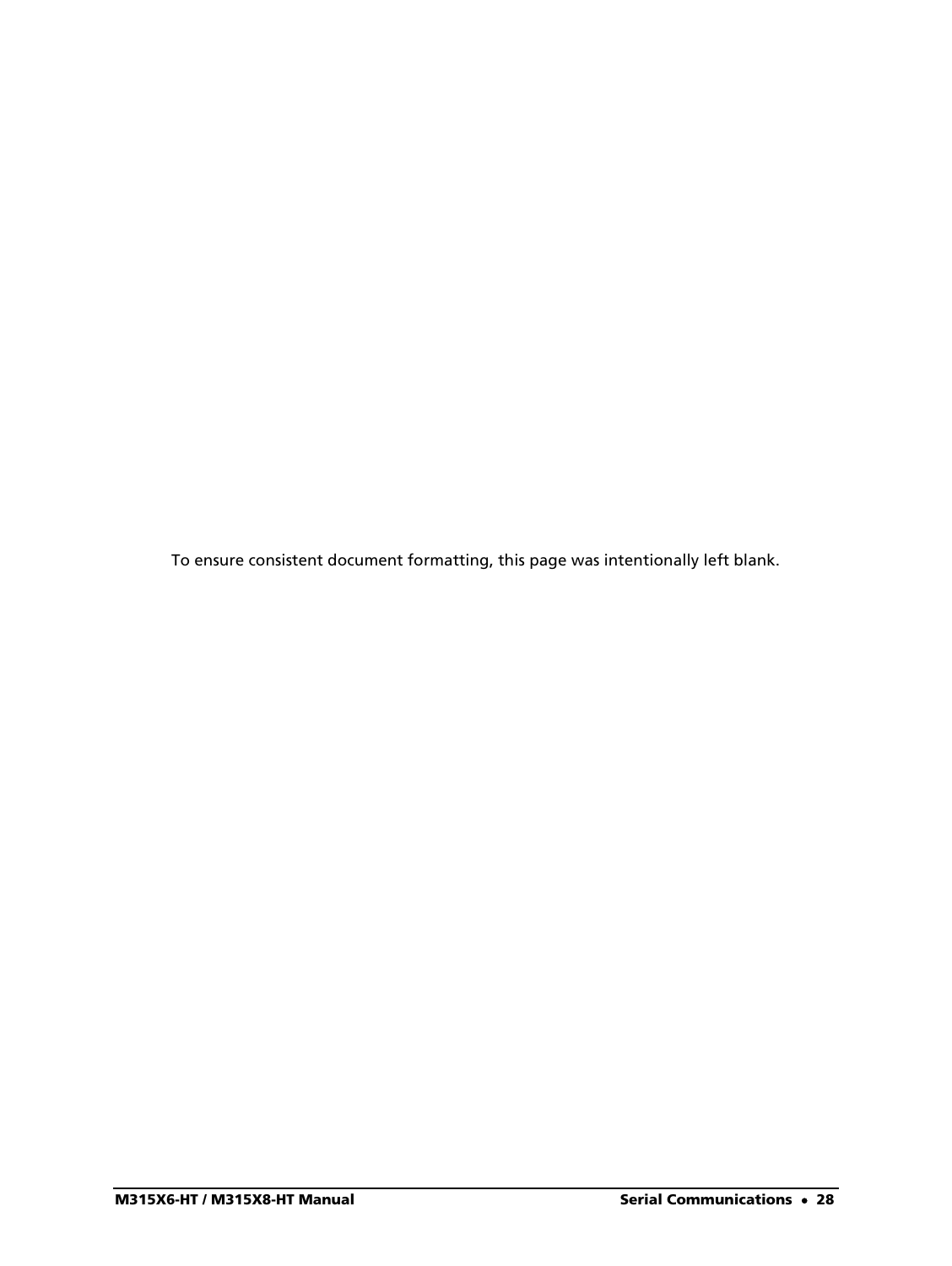# <span id="page-28-0"></span>6 Maintenance

# <span id="page-28-1"></span>6.1 Emitter heater Life

The life expectancy of the cavity depends on the time and temperature of operation. The higher the temperature, the shorter the life span. At temperatures near the upper end of the range, the life expectancy is shortened by approximately 30%.

# <span id="page-28-2"></span>6.2 Safety Interlocks

Automatic shut-down will occur if the region near the cavity housing exceeds ~115 °C. This thermal fuse must be replaced when over-temperature causes a shut down. The cooling fan will operate when power is on.

## <span id="page-28-3"></span>6.3 Periodic Inspections

Check periodically and upon every start up for unusual noises and smells when applying power.

| <b>Fuse</b><br><b>Designator</b> | <b>Function</b>                       | <b>Ratings</b>            | <b>Dimensions</b>   |
|----------------------------------|---------------------------------------|---------------------------|---------------------|
| F <sub>1</sub>                   | Temperature Controller - L1           | 250 V AC / 1A Fast Acting | $5 \times 20$ mm    |
| F <sub>2</sub>                   | Temperature Controller - L2           | 250 V AC / 1A Fast Acting | $5 \times 20$ mm    |
| F <sub>3</sub>                   | Blackbody Fan - L1                    | 250 V AC / 1A Fast Acting | $5 \times 20$ mm    |
| F4                               | Blackbody Fan - L2                    | 250 V AC / 1A Fast Acting | $.25 \times 1.25''$ |
| F <sub>5</sub>                   | Controller Fan - L1                   | 250 V AC / 1A Fast Acting | $5 \times 20$ mm    |
| F6                               | Controller Fan - L2                   | 250 V AC / 1A Fast Acting | $5 \times 20$ mm    |
| F7                               | Blackbody Emitter Plate Zone 1 - Line | 250 V AC / 5A Fast Acting | $.25 \times 1.25''$ |
| F8                               | Blackbody Emitter Plate Zone 2 - Line | 250 V AC / 5A Fast Acting | $.25 \times 1.25''$ |
| F9                               | Blackbody Emitter Plate Zone 3 - Line | 250 V AC / 5A Fast Acting | $.25 \times 1.25''$ |
| F <sub>10</sub>                  | Blackbody Emitter Plate Zone 4 - Line | 250 V AC / 5A Fast Acting | $.25 \times 1.25''$ |

## <span id="page-28-4"></span>6.4 Internal Fuse List for M315X6-HT & X8-HT

# <span id="page-28-5"></span>6.5 Cleaning

Clean the outside of the cabinet with mild soapy solution and water only. Do not attempt to clean the emitter plate.

# <span id="page-28-6"></span>6.6 Heater Element Replacement

The M315X-HT heating element is not field replaceable since the cavity and elements are an integral assembly. Contact LumaSense for service if the heating element fails. (Check continuity of the thermal fuse first.)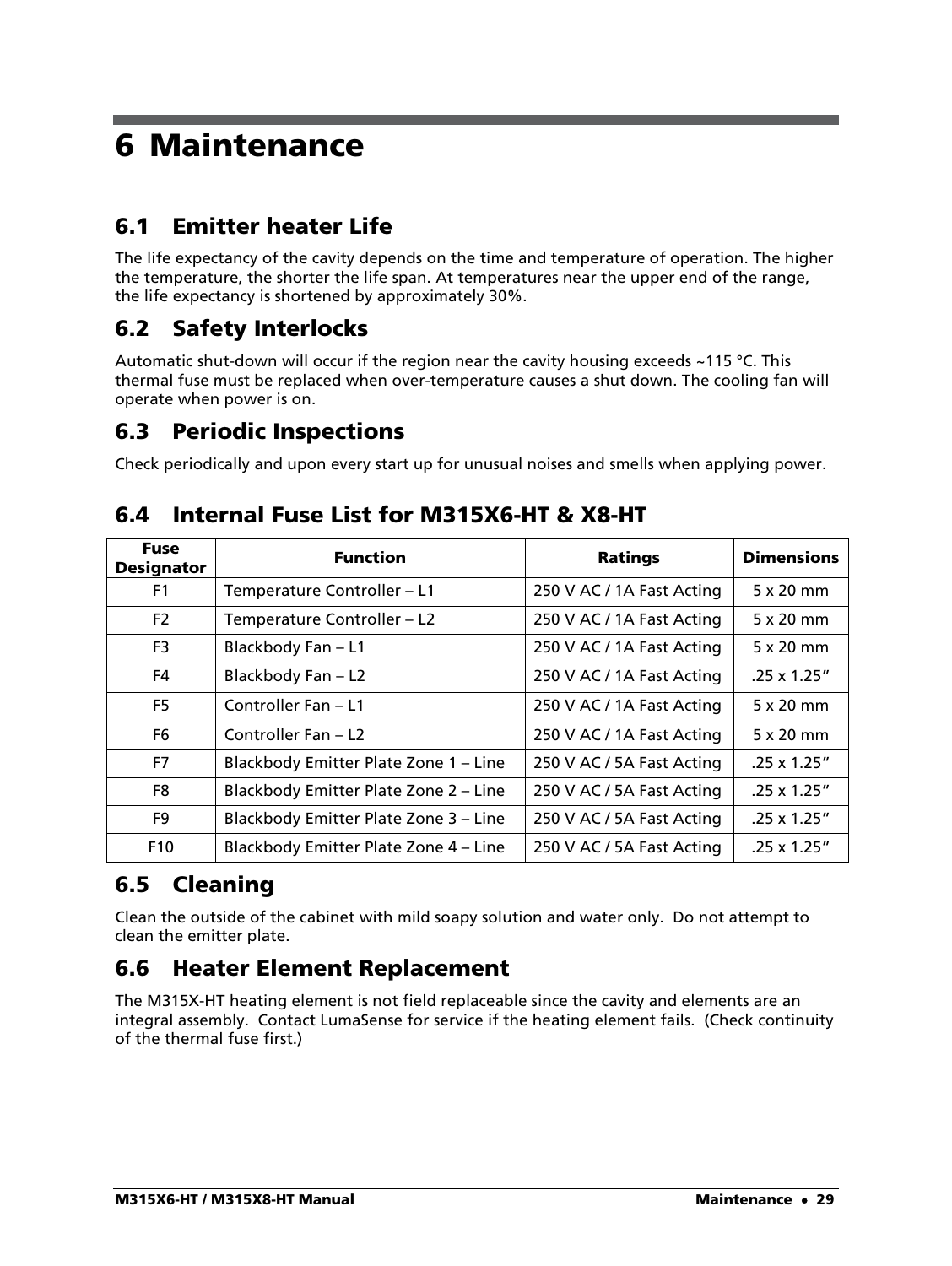To ensure consistent document formatting, this page was intentionally left blank.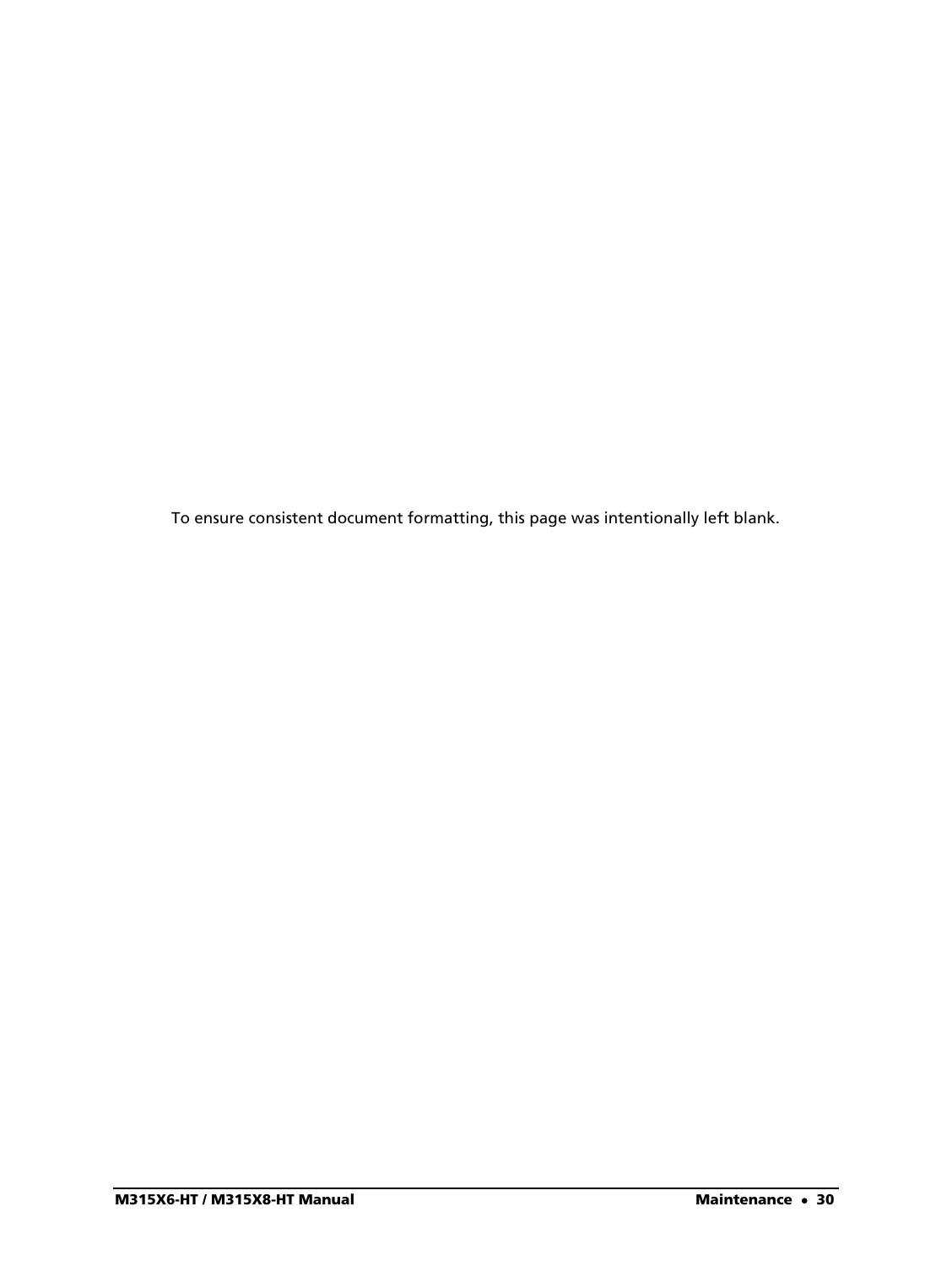# <span id="page-30-0"></span>Appendix A: Calibration & Emissivity

# <span id="page-30-1"></span>Radiometric Method

In this method, calibration is based on the energy radiated from the emitter surface at a desired spectral band. This emitted radiation is compared with the primary blackbody calibration source with emissivity of greater than 0.998, using a precision transfer standard. The advantage of this technique is that the characteristic of emitter emissivity has already been calibrated into the system. An apparent emissivity of greater than 0.995 can be achieved. Recalibration or field calibration using this technique is more difficult and elaborate since highly precision primary blackbody calibration sources and transfer standard are needed.

# <span id="page-30-2"></span>Calibration Certificate

The certificate of calibration of your blackbody source has been included with the shipment.

This certificate contains valuable information including traceability to NIST. Please observe recommended date of next calibration.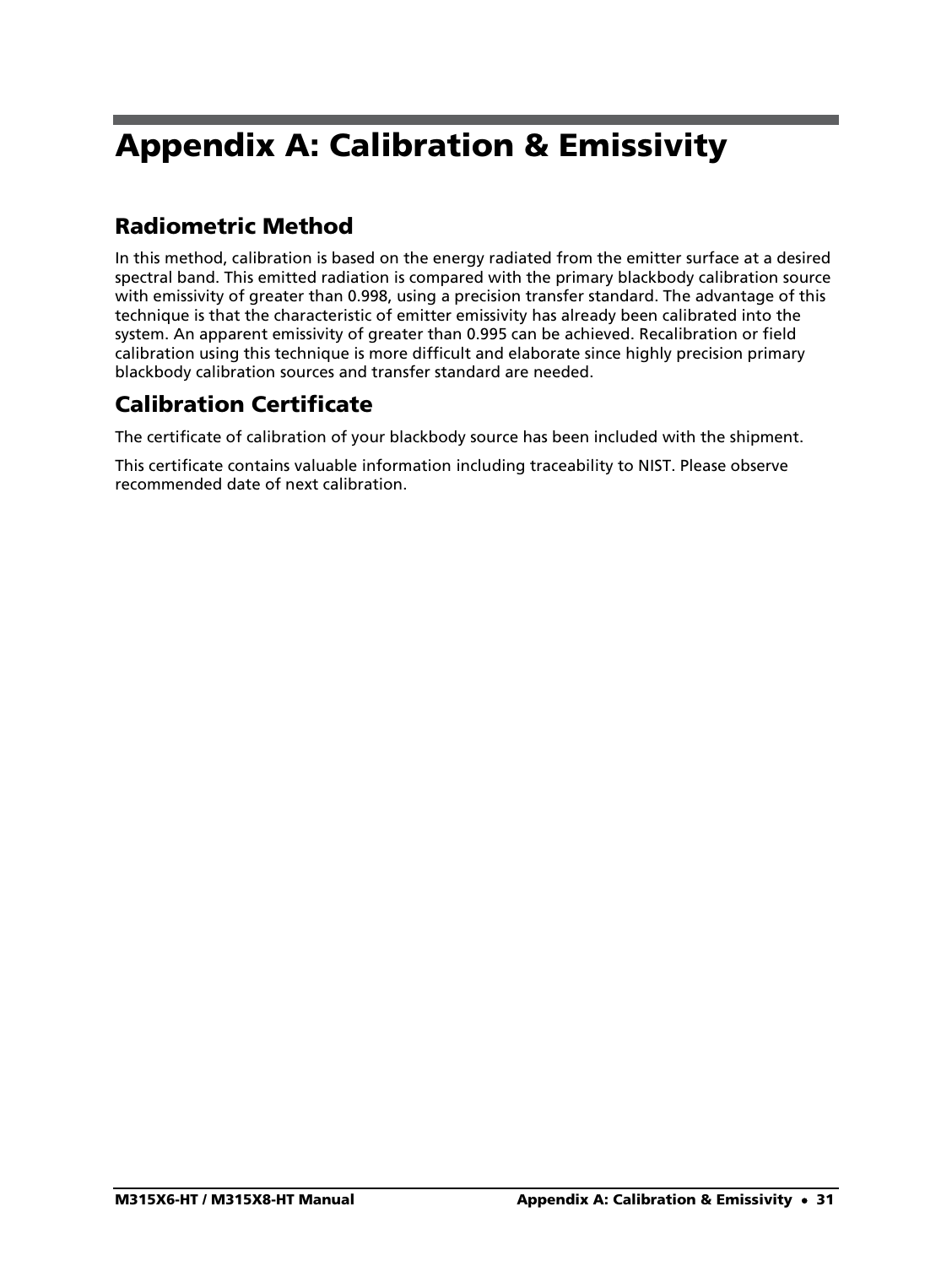# <span id="page-31-0"></span>**Emissivity**

When measurements are required at wavelengths other than the one used for factory radiometric calibration, or if the calibration was done thermometrically (see above), the graph below provides emissivity vs. wavelength for this model. Integrating over the wavelength region of interest will provide the average emissivity for your measurement. If the blackbody was calibrated radiometrically, the apparent emissivity at 8-14um was normalized to 1.0. If the blackbody was calibrated thermometrically, the target emissivity vs. wavelength can be read directly from the graph.

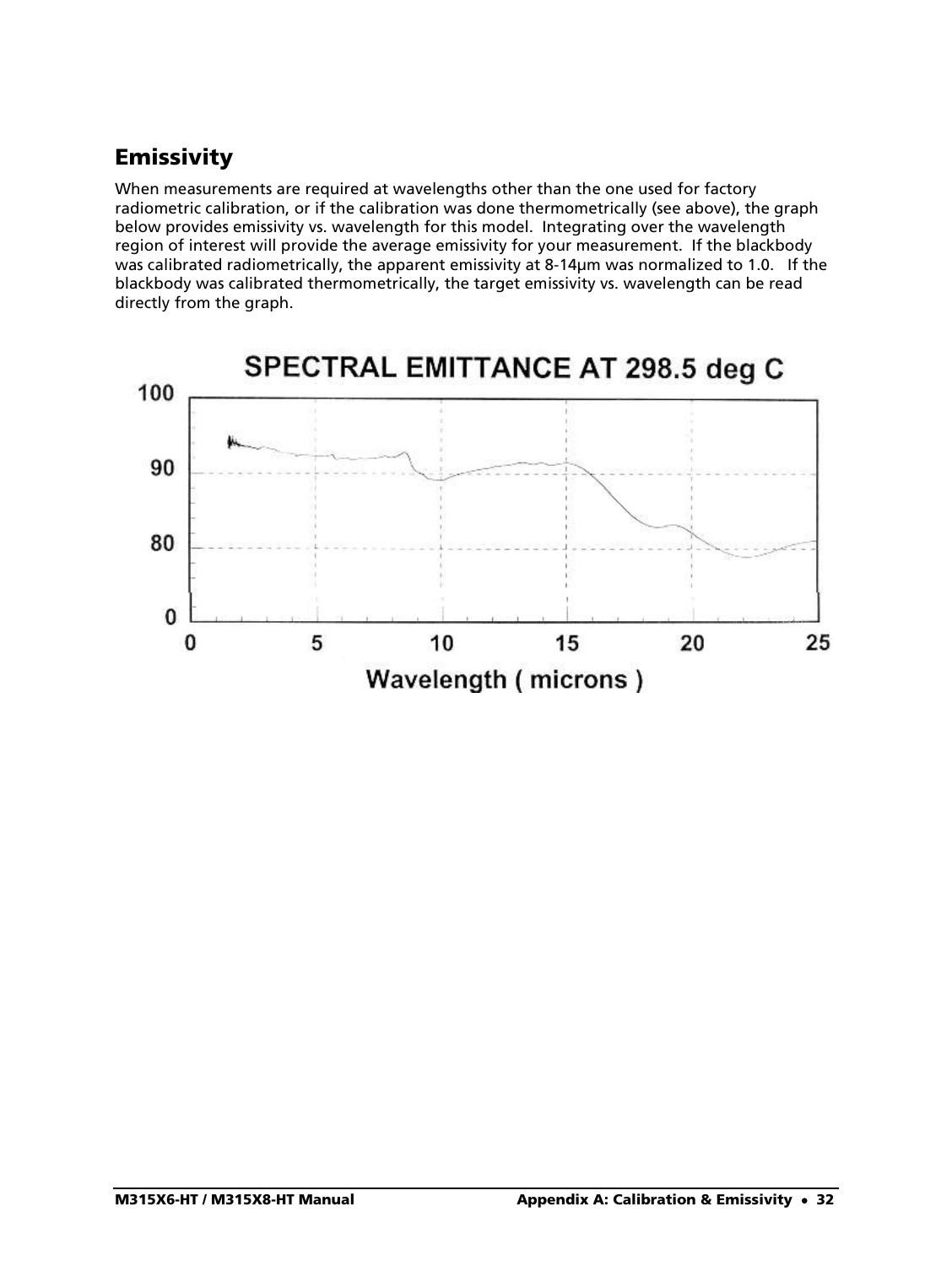# <span id="page-32-0"></span>Index

# A

Appropriate use 9

## C

Calibration Methods 31 Controller Modes 22

## D

Disposal 8 Drawings 12

## E

Emissivity 32

### F

Fuse 29

### G

General Information 5

### I

Installation 15 Internal Fuse List 29

#### L

Liability 6

#### O

Operation 17

#### P

Packing 7 PID Tuning Constants 22 Push buttons 17

#### R

Repair 7 RS232 25 RS485 27

#### S

Safety 5 Serial Communications 25 Settings 26 Service Request 7 Setpoint 17 Shutting Down 23 Starting Up 17 Storage 7 Support 7

### T

Transport 7

#### U

Uniformity Adjustments 22 Unpacking the Instrument 6

#### W

Warnings 6 Warranty 6

#### Z

Zones 22